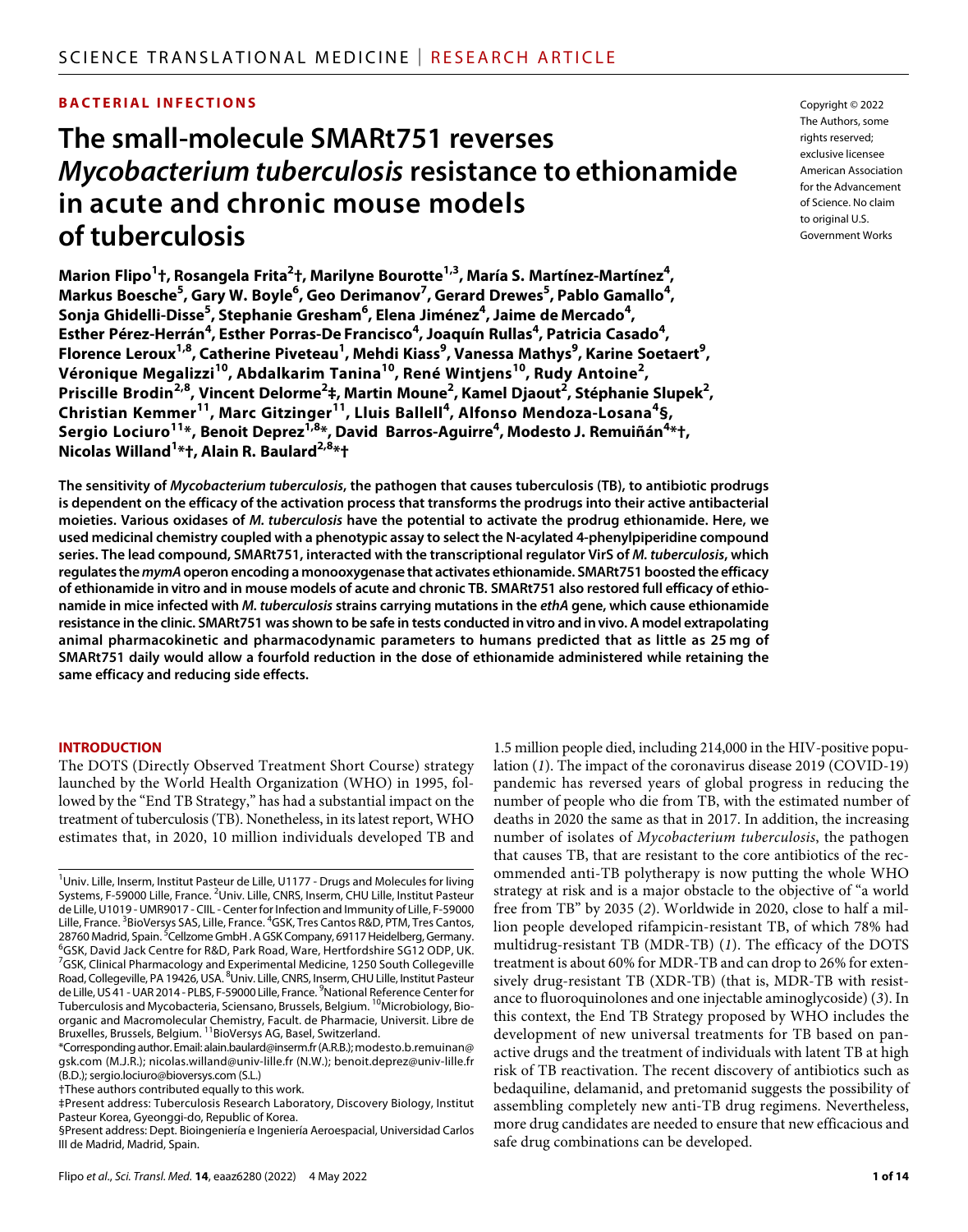Many antibiotics against *M. tuberculosis* are prodrugs that need to be converted to active compounds by specific mycobacterial enzymes. This is the case for isoniazid, pyrazinamide, *p*-aminosalicylic acid, ethionamide (ETH), prothionamide, delamanid, pretomanid [reviewed in (*4*)], clofazimine (*5*), and TBA-354 (*6*). The Baeyer-Villiger monooxygenase EthA (Rv3854c) (*7*–*9*) catalyzes the activation of ETH in *M. tuberculosis*. This transformation leads to the formation of a stable covalent adduct between ETH and nicotinamide adenine dinucleotide (NAD), which inhibits the enoyl reductase InhA involved in mycolic acid biosynthesis (*10*, *11*). The production of EthA is regulated by the TetR-type transcriptional repressor EthR (Rv3855) (*12*). We and others have shown that small molecules specifically developed to inhibit EthR boost the production of EthA, which increases the activation and thus the antibacterial activity of ETH (*13*–*23*). More recently, we identified compounds activating an alternative activation pathway for ETH. SMARt420, the lead compound of this new chemical series, was shown to stimulate the expression of the putative oxidoreductase EthA2 (Rv0077c) by inhibiting the transcriptional repressor EthR2 (Rv0078). Consequently, SMARt420 was able to reverse resistance to ETH in *M. tuberculosis* strains carrying mutations in *ethA* (*24*).

Here, we set out to design dual inhibitors of EthR and EthR2 using the crystal structures of both proteins and then selected active compounds through phenotypic and functional assays. Unexpectedly, we identified small molecules controlling the expression of the *virS-mymA* regulon of *M. tuberculosis*, which was recently reported to be able to activate ETH (*25*). We show that the lead compound of this family of small molecules, SMARt751, was effective at boosting the efficacy of ETH against *M. tuberculosis* in vitro and in vivo as well as against a number of ETH-resistant *M. tuberculosis* clinical isolates.

#### **RESULTS**

#### **Rational design and optimization of small molecules that boost ETH activity in vitro**

Previously identified small molecules that boost ETH activity, BDM41906 and SMARt420, share common chemical features (Fig. 1A), with only residual binding to EthR by SMARt420 and no affinity for EthR2 for BDM41906 (*24*). With the objective of targeting both regulators with one unique small molecule, and on the basis of the structure-activity relationships in the two different chemical series, we hypothesized that an *N*-trifluorobutyrylpiperidine motif substituted on position 4 of the piperidine by a phenyl ring could accommodate the ligand-binding domain of both EthR and EthR2. Compound SMARt647 was designed (Fig. 1B) and synthesized according to these criteria (see Supplementary Materials and Methods).

Binding of SMARt647 to EthR and EthR2 was then assessed by determining the denaturation temperature of these two proteins in complex with this small molecule. SMARt647 increased the thermostability of EthR by 3.5°C and of EthR2 by 0.5°C (Table 1). To measure the ability of SMARt647 to block binding of EthR and EthR2 to their respective operator DNA, we used our previously described synthetic mammalian gene circuit with a secreted alkaline phosphatase readout (*24*). This assay showed that SMARt647 was less potent than BDM41906 and SMARt420 at blocking binding of the DNA to EthR and EthR2, respectively (Table 1, fig. S1, and data file S1). In contrast to these results, SMARt647 [half maximal effective concentration  $(EC_{50}) = 11$  nM] was more potent than SMARt420 (EC<sub>50</sub> = 1.5 µM) and BDM41906 ( $EC_{50} = 0.87 \mu M$ ) at boosting by 10-fold the activity of ETH against *M. tuberculosis* in vitro.

**BDM41906** SMARt420 SMAR<sub>t647</sub> **SMAR+751** D C  $\rightarrow$  SMARt751 (0.1 mg/kg) SMARt751 (1 mg/kg) **Physicochemical properties** SMARt647 SMARt751 SMARt647 (20 mg/kg) 285.3 MW (g/mol) 303.3 Blood concentration (ng/ml)  $4/4$  $4/4$ Lipinski rules(\*) Solubility (µg/ml)  $50.4$  $51$ Metabolic stability in mouse micre somes CLint (ml/min/g liver)  $23.6$ 0.74 In vivo PK (PO) 20 mg/kg  $0.1 \text{ mg/kg}$  $1 \, \text{mg/kg}$ AUC∞ (ng.hour/ml) 25.7 15.5 340  $\bar{c}_m$  $5.9$ 84  $lne/ml$ 40  $T_{max}(min)$  $10$ 15  $15 - 60$ .<br>Time (hours)

**Fig. 1. Chemical structures of ethionamide potentiators and PK profiles of SMARt751 and SMARt647.** (**A**) Chemical structures of the EthR inhibitor BDM41906 [5,5,5-trifluoro-1-[4-(3-thiazol-2-yl-1,2,4-oxadiazol-5-yl)-piperidin-1-yl]pentan-1-one] and the EthR2 inhibitor SMARt420 [4,4,4-trifluoro-1-(3-phenyl-1-oxa-2,8-diazaspiro[4.5]dec-2 en-8-yl)butan-1-one]. (**B**) Chemical structures of the two members of the N-acylated 4-phenylpiperidine series of VirS inhibitors: SMARt647 [4,4,4-trifluoro-1-(4-phenyl-1-piperidyl)butan-1-one] and the lead compound SMARt751 [4,4,4-trifluoro-1-[4-(4-fluorophenyl)-1-piperidyl]butan-1-one]. (**C**) Blood concentrations in mice over 10 hours after a single oral administration of SMARt751 [0.1 mg/kg (pink) or 1 mg/kg (blue)] or SMARt647 [20 mg/kg (black)] (*n* = 3 mice per group). Error bars indicate SD. SMARt751 was formulated in methylcellulose, and SMARt647 was formulated in hydroxypropyl-ß-cyclodextrin. (D) Physicochemical properties, in vitro metabolic stability in mouse microsomes, and in vivo PK of SMARt647 and SMARt751 in mice. (\*) Both compounds have less than 5 H-bond donors and 10 H-bond acceptors, a molecular weight (MW) smaller than 500 g/mol, and a calculated Log P (CLogP) smaller than 5, which corresponds to the best score (four of four) in the Lipinski rules aiming to predict absorption and permeation of orally administered compounds (*55*).

In preparation for in vivo efficacy studies in mice, we first

measured the metabolic stability of SMARt647 in liver microsomes. The microsomal study indicated that SMARt647 was rapidly metabolized to a less potent phenolic derivative with an intrinsic clearance of 23.6 ml min<sup>-1</sup> g<sup>-1</sup> liver. Formulated in hydroxypropyl- $\beta$ -cyclodextrin, and given orally at a dose of 20 mg/kg of body weight to C57BL/6 female mice, SMARt647 showed a relatively poor systemic exposure  $[C_{\text{max}} = 40 \text{ ng/ml}, \text{area un-}$ der the curve  $(AUC) = 25.7$  ng $\cdot$ hour/ml] (Fig. 1, C and D). Liquid chromatography– tandem mass spectrometry (LC-MS/MS) analysis performed on blood samples from mice treated with SMARt647 revealed that the phase 1 phenolic metabolite was glucuronidated in vivo. Introduction of a fluorine atom at the metabolically unstable para-position of the phenyl ring of SMARt647 led to SMARt751 (see Fig. 1B and Supplementary Materials and Methods), which showed improved metabolic stability in mouse microsomes [intrinsic clearance  $CL_{int}$ ] = 0.74 ml  $min^{-1} g^{-1}$  liver] (Fig. 1D). The in vitro potency of SMARt751 was equivalent to that of SMARt647; a concentration of 10 nM SMARt751 was sufficient to boost the  $MIC<sub>50</sub>$  of ETH half of the lowest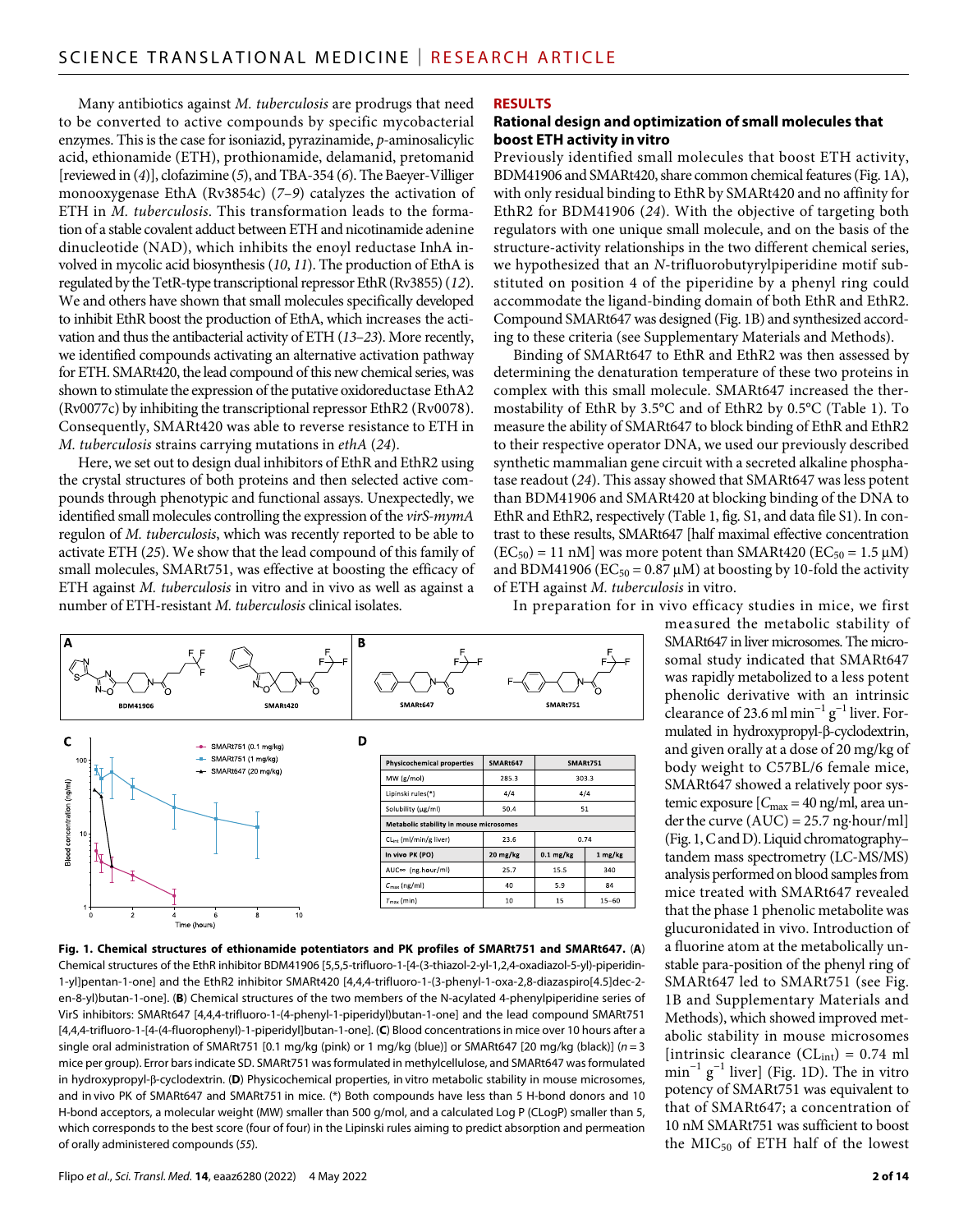Table 1. The potency of ethionamide potentiators against *M. tuberculosis*. ∆Tm-EthR and ∆Tm-EthR2 values are the differences (in °C) between the melting temperature (measured by thermal shift assay) of the corresponding proteins alone and in combination with one of the listed compounds. BV-EthR and BV-EthR2 IC<sub>50</sub> values are the concentration of the compound that displaces 50% of the binding of the corresponding protein to its DNA operator measured using a mammalian reporter gene circuit (SEAP) (fig. S1). ETH-Boost EC<sub>50</sub> values are the concentration of compound required to make ETH 10 times more efficacious against either the *M. tuberculosis* H37Rv strain or *M. tuberculosis* ETH-resistant E1 strain (*ethA*<sup>−</sup> ).

|                      | $\Lambda$ Tm-EthR | ATm-EthR2      | <b>BV-EthR</b><br>$(IC_{50};\mu M)$ | <b>BV-EthR2</b><br>$(IC_{50}; \mu M)$ | ETH-Boost on M.<br>tuberculosis<br>(H37Rv)<br>EC <sub>50</sub> ; սM) | <b>ETH-Boost on M.</b><br>culosis<br>$ethA^-$ (E1 strain)<br>$(EC50; \mu M)$ |
|----------------------|-------------------|----------------|-------------------------------------|---------------------------------------|----------------------------------------------------------------------|------------------------------------------------------------------------------|
| BDM41906             | $8.49 + 0.48$     | $-0.25 + 0.12$ |                                     | >10                                   | $0.874 + 0.258$                                                      | $30 + 9.394$                                                                 |
| SMAR <sub>t420</sub> | $1.57 + 0.15$     | $1.91 + 0.25$  |                                     |                                       | $1.518 + 0.461$                                                      | $3 + 0676$                                                                   |
| SMARt647             | $354 + 027$       | በ 42 + በ 25    | 8.4                                 | >10                                   | $0.011 \pm 0.007$                                                    | $0.017 \pm 0.010$                                                            |
| SMAR <sub>t751</sub> | $345 + 027$       | $1.24 + 0.10$  |                                     |                                       | $0.012 + 0.007$                                                      | $0.033 + 0.007$                                                              |

concentration of ETH that inhibit the bacterial growth against the *M. tuberculosis* H37Rv strain by 10-fold (Table 1 and data file S1). Similarly, 33 nM SMARt751 was sufficient to reverse resistance to ETH in *M. tuberculosis* strain E1, which carries a mutation in EthA replacing Gly343 with Ala. The higher intrinsic metabolic stability of SMARt751 resulted in improved pharmacokinetics (PK) in mice (Fig. 1D). SMARt751 was rapidly absorbed after oral administration to C57BL/6 female mice at doses of 0.1 and 1 mg/kg of body weight. The maximum blood concentrations obtained at these two doses were 5.9 ng/ml (19.4 nM) and 84 ng/ml (278 nM), respectively. Administration of 1 mg/kg was sufficient to maintain a blood concentration above the in vitro  $EC_{50}$  (10 nM) for more than 8 hours.

#### **A low dose of SMARt751 boosts ETH activity in mice**

The ability of SMARt751 to boost ETH activity in vivo was first evaluated in a fast-acute mouse model of TB (*26*). Mice infected with *M. tuberculosis* strain H37Rv were given different dose combinations of SMARt751 and ETH for 8 days. An ETH dose response curve was performed in the absence or presence of different doses of SMARt751 (Fig. 2). The efficacy of the various combinations was compared using their respective ED99 values, that is, the efficacious dose eliminating at least 99% of the bacteria in the lungs (upper dashed line in Fig. 2). ED99 and 95% confidence interval (95% CI) were calculated for each experimental condition. ED99 shifted from 23 mg/kg (95% CI, 18 to 31 mg/kg) when ETH was used alone to <3 mg/kg for ETH used in combination with SMARt751 (0.1 mg/kg). In contrast, SMARt751 given alone showed no effect on the bacterial pulmonary load in mice treated with doses ranging from 0.001 to 1 mg/kg of body weight (fig. S2). The treatment with SMARt751 (0.1 mg/kg) was sufficient for maximum boosting of ETH's activity because this concentration was as effective as the highest dose used in this assay (10 mg/kg) (Fig. 2). Although expected fluctuations from one mouse experiment to another were observed, ETH ED99 shifts were systematically obtained in three additional experiments using SMARt751 (either 0.1 or 10 mg/kg) (fig. S3).

#### **SMARt751 has a long-lasting boosting effect on ETH activity in vitro and in vivo**

To evaluate whether continuous contact of *M. tuberculosis* with SMARt751 was required to boost ETH activity, fluorescent bacteria were treated for 24 hours with 1  $\mu$ M SMARt751, and then were washed and analyzed by a phenotypic assay. Figure 3A shows that bacteria pretreated with SMARt751 and subsequently washed were



**Fig. 2. Lung bacterial load in mice after 8 days of treatment.** Mice were infected with 105 CFU of *M. tuberculosis* H37Rv by intratracheal instillation. Treatment (ETH or ETH + SMARt751) was started the next day (acute model of TB) and given once daily for 8 days. Lung CFUs were counted on day 9, 24 hours after the last administration. Each point represents data from an individual mouse that received ETH or ETH plus different doses of SMARt751. To serve as a reference, a full dose-response curve was established for ETH concentrations of 1 to 100 mg/kg mouse body weight (black circles). In this acute TB mouse model, the dose of ETH eliminating at least 99% of the bacteria in the lungs, that is, 2-log reduction of CFU or ED99, was 23 mg/kg (95% CI, 18 to 31 mg/kg). ETH was given with different concentrations of SMARt751 ranging from 0.1 to 10 mg/kg. The pulmonary bacterial load was assessed by enumeration of bacterial CFU in lung homogenates spread on agar plates. LogDose versus logCFU were fitted to a four-parameter sigmoidal curve where the top plateau (mean CFU value in untreated mouse lungs) and the bottom plateau (mean CFU value in highdose ETH control groups determined in previous experiments) were constrained. Dashed horizontal lines show 95% CI for each curve. The estimated ED99 of ETH administered in combination with SMARt751 was calculated from the 95% CI of ED99 for ETH monotherapy (see fig. S3). This experiment is representative of four independent experiments (fig. S3).

as sensitive to ETH as bacteria continuously exposed to the combination of ETH and SMARt751. This pretreatment and long-lasting effect of SMARt751 was tested in a fast-acute mouse model of TB, where infected mice were treated for 8 days with ETH (10 mg/kg daily) combined with one, two, four, or eight doses of SMARt751 (1 mg/kg per dose). Administration of SMARt751 every 2 or 4 days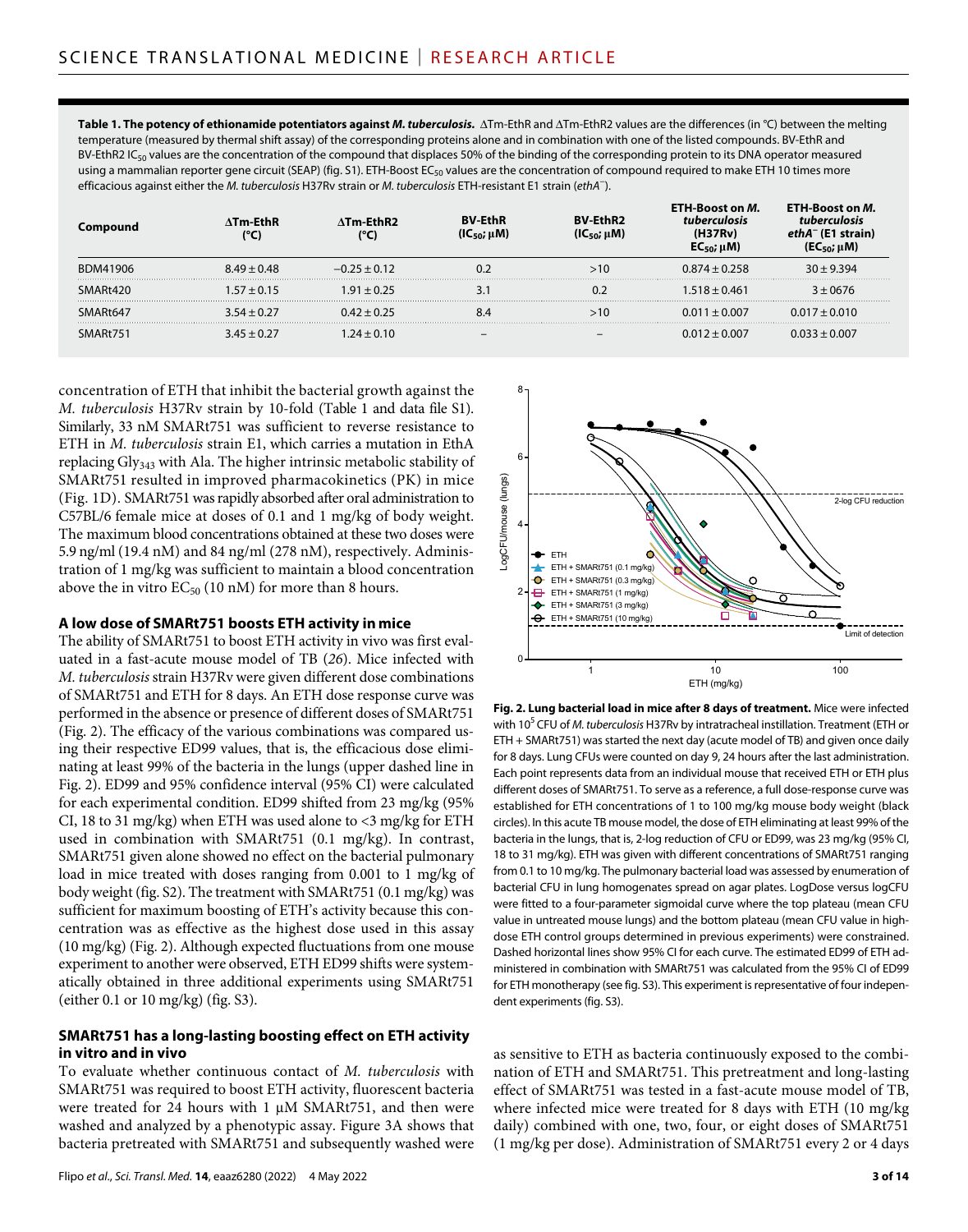

**Fig. 3. Long-lasting effect of SMARt751 on ETH activity in vitro and in vivo.** (**A**) Dose-response growth curve for the *M. tuberculosis* H37Rv strain labeled with GFP. Bacteria were treated with 1 µM SMARt751 for 24 hours and then were washed and treated with various doses of ETH for 5 days (pink curve). The dose-response growth curve for bacteria treated with ETH alone (black curve) or ETH in combination with 1 µM SMARt751 (blue curve) is shown. Each point on each curve is the average of two independent experiments, each with three biological replicates (data file S1). (**B**) Efficacy (reduction in lung CFU) of daily doses of ETH alone (10 mg/kg of body weight; blue) or combined with SMARt751 (1 mg/kg of body weight; pink) in infected mice. Doses were administered every 2, 4, or 8 days. Control infected mice received moxifloxacin daily at 30 mg/kg of body weight. \*\**P* ≤ 0.01; \*\*\*\**P* ≤ 0.0001 [one-way analysis of variance (ANOVA) with Dunnett's multiple comparisons test]. This experiment included a minimum of two mice per data point (fig. S4).

together with daily doses of ETH was as efficient at boosting ETH activity as daily coadministration (Fig. 3B and fig. S4).

**SMARt751 efficiently boosts ETH activity in mice with chronic TB** 

The potency of SMARt751 was then measured in a chronic mouse model of TB. C57BL/6 mice were infected with ~100 colony-forming units (CFU) of *M. tuberculosis H37Rv*; bacilli reached a steady-state infection of  $\sim\!\!10^6$  bacteria per lung 6 weeks later. Combinations of ETH and SMARt751 were then given orally daily for 8 weeks. SMARt751 (0.3 mg/kg) was sufficient to shift the ED99 dose of ETH from 24 mg/kg (95% CI, 19 to 31) to 9.2 mg/kg (95% CI, 7 to 12) (Fig. 4). Comparable ETH ED99 shifts were obtained in two additional experiments using SMARt751 (10 mg/kg) (fig. S5). The maximum effect of the dose response (low plateau) observed with ETH alone was the same as that obtained in the presence of SMARt751, showing that SMARt751 has no intrinsic antibacterial activity (Fig. 4).

To quantify the boosting effect of SMARt751 on ETH activity at the various doses of ETH tested in mice, we analyzed the efficacy of ETH as a function of blood concentration rather than dose. Pre- or coadministration of SMARt751 with ETH to mice had no influence on the PK profile of ETH (Fig. 5A and fig. S6), confirming that the observed increase in ETH potency in vivo was mediated by SMARt751 and not by PK drug-drug interactions. Then, we determined whether the exposure of ETH was linear for doses ranging from 3.4 to 90 mg/kg. Oral administration of ETH to mice revealed nonlinear PK (Fig. 5B), in contrast to what has been described in humans (*27*, *28*). Considering the relationship between dose and total systemic exposure to

drug (AUC = Dose  $\times$  *F*/CL, where *F* is the oral bioavailability and CL is the blood clearance), the boosting effect of SMARt751 on ETH activity in mice was derived from the ratio  $\text{AUC}_{\text{ED99}}/\text{AUC}^{\text{B}}$ <sub>ED99</sub>.  $\text{AUC}_{\text{ED99}}$  and  $\text{AUC}_{\text{ED99}}^{\text{B}}$  are the total systemic exposures to ETH required to obtain 99% reduction in bacterial load in mouse lung in the absence (AUC<sub>ED99</sub>) or presence  $(AUC^B_{ED99})$  of SMARt751, respectively. We calculated that ETH activity was boosted about 19-fold in the fast-acute mouse model of TB (640 ng**·**hour/ml versus 34 ng**·**hour/ml) and 6-fold in the chronic mouse model of TB (640 ng**·**hour/ml versus 105 ng**·**hour/ml) (table S1).

#### **SMARt751 reverses resistance to ETH in mice infected with**  *M. tuberculosis* **strain E1**

Next, we examined the combination of ETH and SMARt751 in mice infected with *M. tuberculosis* strain E1 that is resistant to ETH. C57BL/6 mice were infected by intratracheal instillation with  $\sim$ 10<sup>5</sup> CFU of *M. tuberculosis* strain E1. Seven days after infection, the mice were treated with ETH alone or in combination with SMARt751 at 6 mg/kg body weight. Daily administration by gavage of up to 50 mg/kg of ETH alone for

21 days was ineffective at reducing the bacterial load in mouse lungs, confirming the resistance of *M. tuberculosis* strain E1 to ETH (Fig. 6). In contrast, treatment with a combination of ETH (25 mg/kg body weight) and SMARt751 (6 mg/kg body weight) resulted in a substantial ~6.3-log reduction in lung CFU for this mouse group, showing the strong bactericidal activity of the drug combination against this ETH-resistant *M. tuberculosis* strain (Fig. 6 and fig. S7). The efficacy of the combination of ETH and SMARt751 was better than the efficacy observed with 25 mg/kg of the frontline TB drug isoniazid. No detectable effect was observed with SMARt751 administered alone, confirming that the activity of the drug combination against *M. tuberculosis* strain E1 was specifically due to the reversal of the resistance to ETH.

#### **SMARt751 reverses ETH resistance in** *M. tuberculosis* **clinical isolates**

*M. tuberculosis* mechanisms of resistance to ETH are diverse, possibly including mutations in *ethA*, *ethR*, *inhA*, or *mshA* (*29*). The ability of SMARt751 to reverse ETH resistance was assessed using a panel of 37 *M. tuberculosis* clinical isolates (from seven different lineages) resistant to ETH (with a MIC of ETH  $\geq 4$  µg/ml). All of the 32 TB-MDR clones were also resistant to isoniazid including 10 that were pre-XDR and 3 that were XDR. Ten isolates were mutated in *ethA*, and 12 were mutated in the *inhA* promoter (table S2).

Standardized respirometry experiments in vitro (MGIT960) showed that for 33 of the 37 ETH-resistant *M. tuberculosis* isolates, 150 nM SMARt751 was sufficient to reverse the MIC of ETH to  $\leq$ 0.8 µg/ml.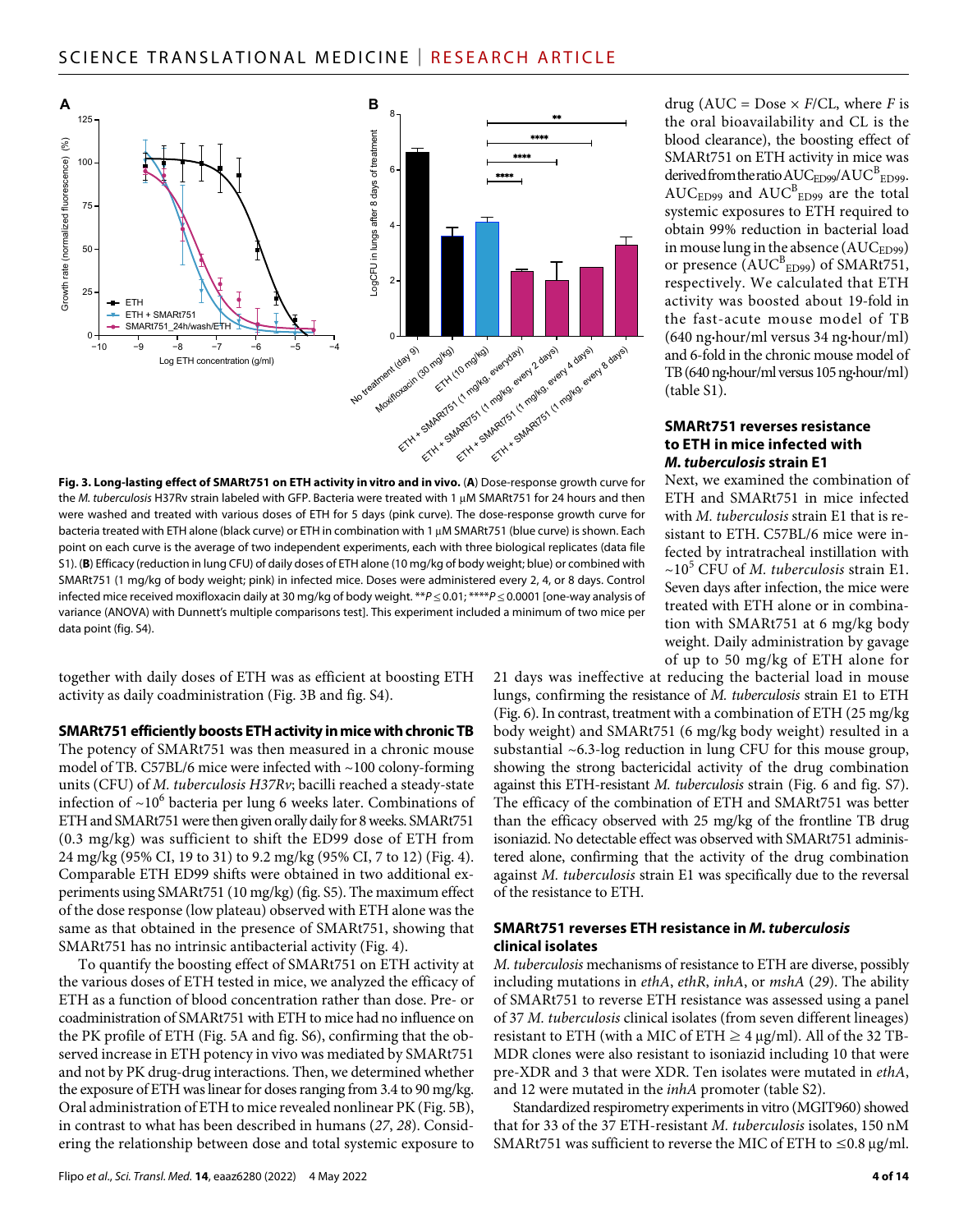

**Fig. 4. Lung bacterial load in mice after 2 months of treatment.** Dose-response curves comparing ETH alone (black circles) and ETH in combination with SMARt751 at doses of 0.3 mg/kg (yellow) or 1 mg/kg (pink) in mice chronically infected with *M. tuberculosis* are shown. After 2 months of oral treatment once daily, the pulmonary bacterial load was assessed by enumeration of bacterial CFU in lung homogenates spread on agar plates. Two mice were used per time point and drug combination. The intersection points between the dashed line and the curves indicate the dose of ETH that eliminates 99% of the bacterial load in mouse lungs (ED99). ED99 was 24 mg/kg in the absence of SMARt751 (black curve) and 9.2 mg/kg in the presence of SMARt751 (pink curve). Data were fitted to a four-parameter sigmoidal response curve. The top of the curve was constrained to the average CFU of untreated mice (for the black curve) or mice treated with SMARt751 at 0.3 mg/kg (for the yellow curve) or 1 mg/kg (for the pink curve). The bottom of all curves was constrained to a shared value estimated for all the curves together. Dashed horizontal lines show 95% CI for each curve. Curves are representative of three independent experiments performed at different doses (fig. S5).

Of these 33 isolates, 14 were randomly selected and, for all of them, 10 nM SMARt751 was sufficient to reduce the MIC of ETH to <0.8 µg/ ml (table S2). One of the 37 clinical isolates was highly resistant to ETH ( $\geq$ 256 µg/ml) and required 300 nM SMARt751 to shift the MIC of ETH to 0.8 µg/ml. The 3 remaining isolates of the 37 ETH-resistant clinical isolates showed a MIC of ETH of 2  $\mu$ g/ml in the presence of 300 nM SMARt751. The genomes of these three clinical isolates were fully sequenced. Whereas the three genome sequences confirmed mutations in the *inhA* promoter and revealed common nucleotide polymorphisms seen in the other clinical isolates, no single-nucleotide polymorphisms (SNPs) in genes specifically involved neither in ETH resistance nor in the *mymA* operon were identified. Thus, SMARt751 reversed resistance to ETH in all clinical isolates tested, independently of their lineage or resistance to other antibiotics including isoniazid.

#### **PK of SMARt751 in preclinical species**

Physicochemical properties, in vitro ADME (absorption, distribution, metabolism, and excretion), and in vivo drug metabolism and PK profiles of SMARt751 were evaluated in preclinical species (mouse, rat, and dog) to support further development of SMARt751 and dose prediction modeling in humans. SMARt751 displayed satisfactory solubility (53 to 103 µg/ml) in physiologically relevant media. Permeability values across Madin-Darby canine kidney cell monolayers in vitro were high in both directions with no notable efflux (table S3). Therefore, neither solubility nor permeability was expected to limit oral absorption of SMARt751. The intrinsic clearance  $CL<sub>int</sub>$  of SMARt751 was below the lower limit of quantification (LLOQ) in assays using human liver microsomes or human hepatocytes. Moderate plasma protein binding and low blood-to-plasma partitioning ratios were observed in preclinical species and in human blood (table S3).

The PK of SMARt751 after intravenous or oral administration at various doses was evaluated in rodents and dogs. The compound exhibited moderate to high in vivo clearance (that had been predicted given the intrinsic clearance in hepatocytes) and a moderate to high volume of distribution (table S4). Oral bioavailability was low in rats and moderate in mice and dogs, in agreement with an expected firstpass effect. Human PK parameters were estimated using a physiologically based PK model. This model accurately predicted (with only a twofold error) the experimentally observed PK profiles in preclinical species based on the corresponding in vitro ADME characteristics. The prediction of PK for SMARt751 in human estimated a moderate clearance (9 ml min−1 kg−1), a high volume of distribution (7.8 l/kg), and a moderate oral bioavailability (50%).

Exposure at the target site of action over a desired period of time is fundamental to elicit the desired effect for any treatment. In our study, the desired effect required exposure to both ETH and SMARt751. ETH shows high permeability, solubility, and volume distribution, which allows it to cross the blood-brain barrier and to achieve concentrations in the brain and cerebrospinal fluid equivalent to those in plasma. Similarly, SMARt751 displays high passive permeability and oral bioavailability. SMARt751 is not an in vitro substrate of P-glycoprotein (P-gp) given that the efflux ratio measured was similar in the absence and presence of P-gp inhibitors (see Supplementary Materials and Methods). The in vitro permeability of SMARt751 translated into a high brain partition coefficient (Kp) in mice, with an estimated brain/ blood ratio of 1.7:1.8 (fig. S8A). These values remained unchanged after pretreatment with the P-gp inhibitor elacridar (fig. S8B) (*30*). These data support a perfusion-limited, physiologically based PK model for SMARt751 distribution in vivo, suggesting that organs may be similarly exposed to ETH and SMARt751. Nevertheless, in vitro and in vivo data showed a long-lasting boosting effect of SMARt751 on ETH activity (Fig. 3), suggesting that the active concentrations of the two drugs may not need to be reached in a synchronized manner.

#### **Modeling ETH activity when combined with SMARt751 in human**

Using the efficacy data from the acute and chronic TB mouse models together with the PK of ETH and ADME properties of SMARt751, we estimated a set of pharmacodynamic (PD) parameters in mice (*31*). The translation and scaling of these parameters from mouse to human assumed (*1*) that the growth rates and maximum killing rates for *M. tuberculosis* exposed to ETH and SMARt751 were the same in both mouse and human and (*2*) that the unbound drug concentration in plasma was the driver of both ETH and SMARt751 efficacy. Considering the scaled PD and PK parameter distributions of ETH in a human adult cohort (*27*), the early bactericidal activity in the first 14 days of treatment ( $EBA<sub>0-14</sub>$ ) was simulated to investigate the effect of SMARt751 on three different daily doses of ETH (250, 500, and 750 mg) (Fig. 7). The simulations indicated that as little as 25 mg of SMARt751 daily (0.35  $\pm$  0.1 mg/kg body weight) would drive a fourfold reduction in any of the three ETH doses while keeping the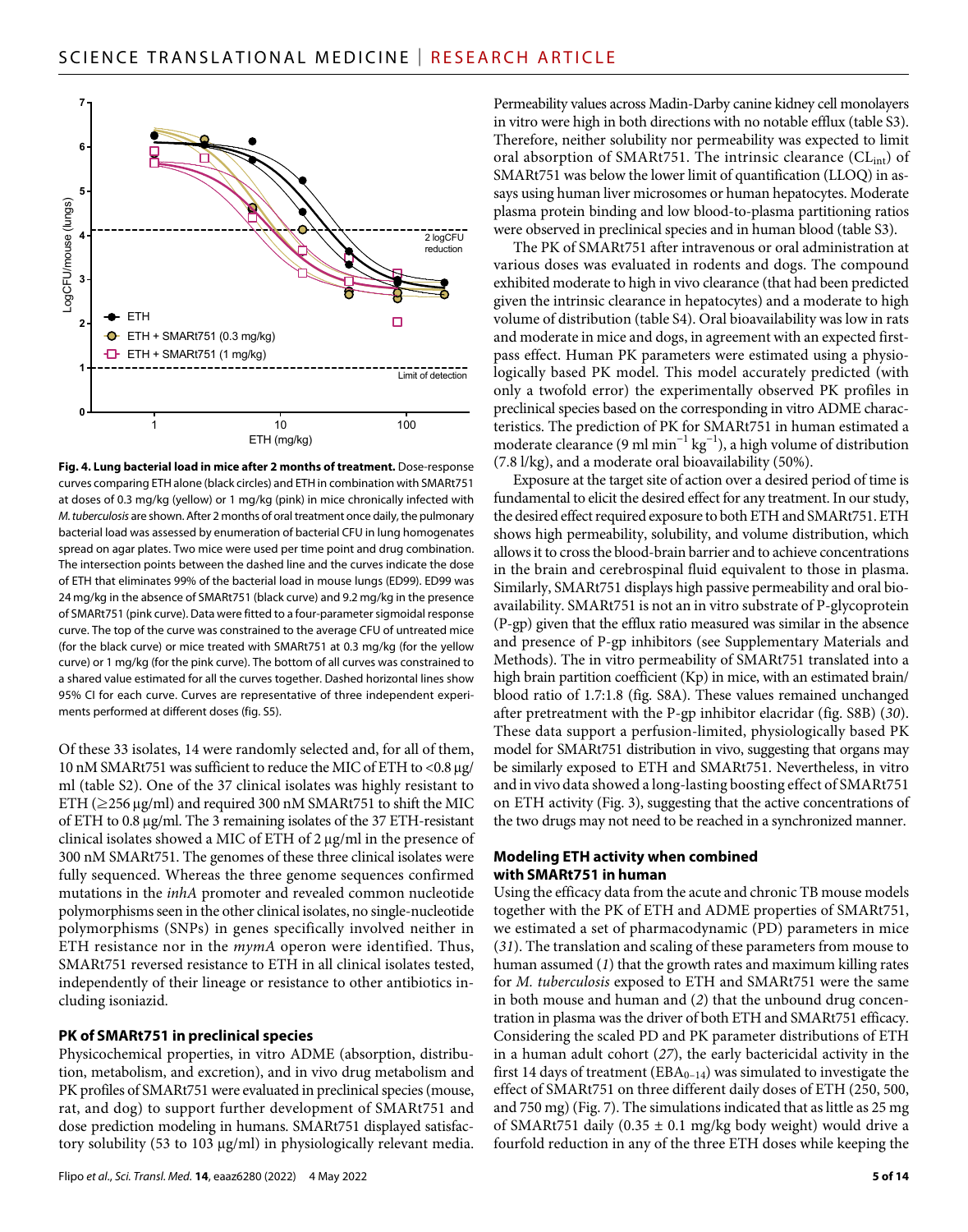

**Fig. 5. Blood concentration–time curves after a single oral administration of ETH.** (**A**) Whole blood concentration– time curves after a single oral administration (per os, by mouth) of ETH (3.5 mg/kg of body weight) to mice either without (pink) or with (blue) coadministration of SMARt751 (10 mg/kg) (three mice per group). (**B**) Experimental whole blood concentration–time values (Exp.) after a single oral administration to mice of ETH at doses of 3.4 mg/kg (pink), 15 mg/kg (blue), or 90 mg/kg (black) of body weight (three mice per group). Estimated AUC from the three fitted curves (Fit) revealed the nonlinearity of ETH PK. The dashed line is the limit of quantification of ETH.



**Fig. 6. ETH-SMARt751 efficacy in mice infected with ETH-resistant** *M. tuberculosis***.** The average log CFU per mouse lung after spreading lung homogenates from mice infected with ETH-resistant *M. tuberculosis* E1 strain on agar plates is shown (fig. S7). Mice (*n* = 5) infected with the ETH-resistant E1 strain were treated with ETH alone (blue) or with ETH plus different concentrations of SMARt751 (pink). Isoniazid was used at 25 mg/kg of body weight as a positive control. Treatment concentrations (mg/kg of body weight) are indicated. Data are means ± SD. \*\*\*\**P* ≤ 0.001, one-way ANOVA with Bonferroni's test.

same respective  $EBA<sub>0-14</sub>$  performance (fig. S9). In particular, administration of 25 mg of SMARt751 daily was calculated to allow a reduction in the standard 750-mg daily dose of ETH to 188 mg.

#### **Drug-drug interactions and safety of SMARt751**

Taking into account that SMARt751 would have to be administered not only with ETH but also in combination with other antitubercular compounds, drugdrug interaction liabilities were evaluated. The potential of SMARt751 to directly inhibit cytochrome P450 (CYP) isoforms CYP1A2, CYP2C9, CYP2C19, CYP2D6, and CYP3A4 was evaluated in human liver microsomes with specific probe substrates. No inhibition by SMARt751was observed at concentrations of up to  $25 \mu M$  for all isoforms tested, with the exception of CYP2C19  $(IC_{50} = 2.1 \mu M)$ . Complementary studies on CYP3A4 and CYP2C19 ruled out any time- or metabolismdependent inhibition by SMARt751. The

potential of CYP induction by SMARt751 was investigated in cultured human hepatocytes. The increase in expression of CYP1A2, CYP2D6, and CYP3A4 mRNA was less than twofold for concentrations of SMARt751 up to  $10 \mu$ M (fig. S10). Considering the predicted blood concentrations of SMARt751 in humans ( $C_{\text{max}} = 23.5$  ng/ml; 0.08  $\mu$ M) and based on static models, our results suggest a low risk of SMARt751 perpetrating drug interactions or perturbing the PK of coadministered drugs.

In vitro safety pharmacology studies identified hERG (human ether-a-go-go-related gene) inhibition by SMARt751 with an  $IC_{50}$  of 27 µM. This potential effect of SMARt751 on QT interval prolongation and proarrhythmias was further assessed in the rabbit left ventricular wedge (RVW) model. QT interval shortening was observed (but not prolongation) at concentrations ranging from 10 to 100  $\mu$ M with a maximum of 38%. A decrease in Tp-e interval was also observed at 100 M. On the basis of previous in vitro safety pharmacology studies, the risk of arrhythmia in humans due to SMARt751 was considered low at the expected therapeutic dosage (*32*). The potential off-target pharmacological activity of SMARt751 was assessed in an enhanced cross-screen profiling panel of molecular and phenotypic assays involving targets such as ion channels, transporters, enzymes, and receptors (table S5). No activity higher than 50% (XC50) was detected with up to  $1 \mu M$  SMARt751. Whereas evaluation identified some activity in two specific assays for  $\gamma$ -aminobutyric acid type A (GABAA) antagonism and pregnane X receptor (PXR), follow-up studies concluded a low risk of secondary effects at the expected therapeutic dosage of SMARt751 for these two targets (fig. S10).

Last, preliminary toxicity studies of SMARt751 were carried out in mice using an oral repeat-dose protocol. Neither acute toxicity nor noticeable findings were observed after 4 days at a SMARt751 dose of 20 mg/kg per day, which corresponds to 60 times the observed therapeutic dose in mice. The findings observed at higher doses of SMARt751 at 60 and 200 mg/kg per day in the liver are described in fig. S10.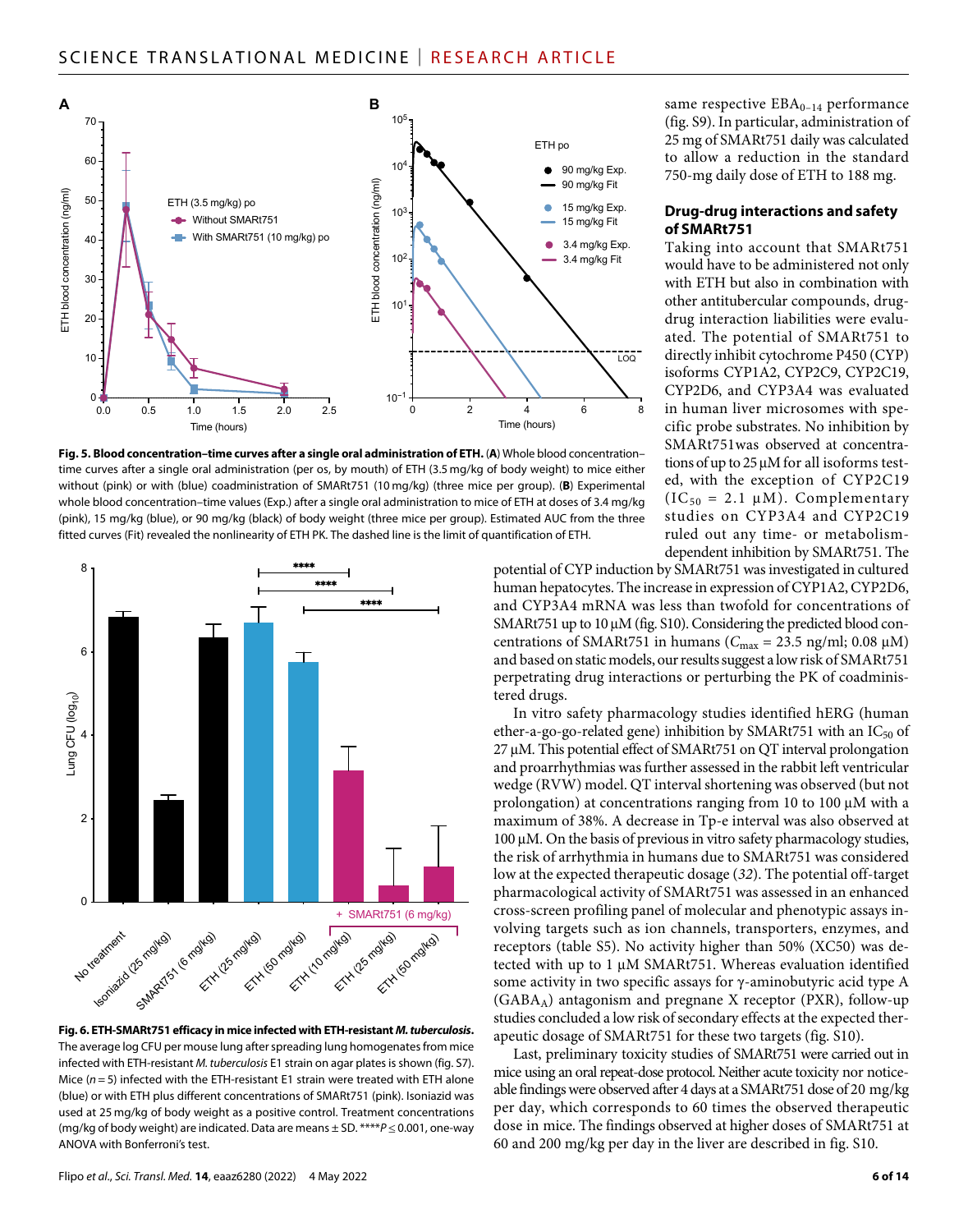

**Fig. 7. Predicted effect of ETH-SMARt751 on reducing** *M. tuberculosis* **load in human lung.** Simulations of the potential daily reduction ( $log_{10}$ ) of bacterial CFUs in human lung after treatment with three ETH-SMARt751 combinations are shown. Simulations were based on a mathematical model that translated PK/PD parameters from mouse models to human (fig. S9). The drug-related parameters in mice were estimated from the measured CFUs in the acute and chronic in vivo experiments shown in Figs. 2 and 4. The PK of ETH in human was taken from (*27*). The daily reduction in bacterial load in human lungs over 14 days of treatment once a day (QD), also called early bactericidal activity, is a primary efficacy outcome in phase 2a trials testing TB drug regimens. The three pairs of comparisons show an estimated daily reduction (log<sub>10</sub>) of bacterial CFUs in human lungs after treatment with three different doses of ETH alone (250, 500, and 750 mg) or ETH in combination with SMARt751 (63 mg ETH + 25 mg SMARt751; 125 mg ETH + 25 mg SMARt751; 188 mg ETH + 25 mg SMARt751). Each "box and whisker" plot shows the distribution of data obtained with the simulation. The box corresponds to the interquartile range of the estimated reduction with its median (pink), and lower and upper quartiles (blue). The minimum and maximum values of the dataset are indicated by the whiskers (black). The "notches" in the boxes represent the estimated 95% CI of the median. These simulations were performed with the function sbiosimulate using the software Simbiology/MATLAB [\(www.onlinemathlearning.](http://www.onlinemathlearning.com/box-plot.html) [com/box-plot.html](http://www.onlinemathlearning.com/box-plot.html)) (fig. S9).

#### **SMARt751 boosts ETH activation by controlling the** *mymA* **operon**

Selection of spontaneous resistance mutants is an effective way to gain insight into the mode of action of small molecules and may help to develop molecular tools to monitor resistance during clinical trials and later clinical use. The minimal ETH concentration that allowed for the selection of ETH-resistant *M. tuberculosis* mutants in the absence of SMARt751 was 10 µg/ml (around fivefold the MIC). At this ETH concentration, spontaneous mutants appeared at a frequency of 4  $\times$  10 $^{-8}$ . No mutant could be obtained by plating 10 $^{8}$  bacteria on solid medium containing as low as  $2 \mu g/ml$  of ETH in combination with 0.15  $\mu$ M SMARt751. Combinations of ETH (0.5  $\mu$ g/ml) and SMARt751 at 0.64, 0.32, and 0.15  $\mu$ M were allowed for the selection of mutants at a frequency of  $6 \times 10^{-8}$ ,  $4 \times 10^{-7}$ , and  $3 \times 10^{-6}$ , respectively.

Nine ETH-resistant *M. tuberculosis* mutants were selected for whole-genome sequencing. A relatively complex pattern of mutations was observed in these clones. All mutants harbored mutations in at least one gene of the regulon *virS-mymA* (table S6). Mutations in *ethA* were also observed in eight of the nine clones. In addition to their mutation in *ethA*, four of the eight clones had nonsynonymous SNPs in *Rv3083* (*mymA*), one had an SNP in *Rv3082c* (*virS*), and three

had a 3.3-kb deletion covering the end of *rv3080* (*pknK*), *rv3081*, *virS*, and the beginning of *mymA*. MymA is a close homolog of the Baeyer-Villiger monooxygenase EthA and has recently been shown to activate thioamides (*25*). Loss of MymA function has been shown to confer some resistance to ETH, adding to the resistance associated with EthA loss of function (*25*). To rule out the involvement of other mutations identified in the nine spontaneous mutants, we tested the phenotype of *mymA*, *virS*, and *ethA* mutant *M. tuberculosis* strains (*25*). The first clone (Rv3083::TN), which contained a transposon in *mymA*, confirmed the inability of SMARt751 to boost ETH in this context (table S6). An equivalent phenotype was observed for clone 3-RM4, which contained a frameshift mutation in the region coding for the C-terminal portion of VirS (table S6). Last, the third clone (Rv3854c::TN) containing a transposon in *ethA* was shown to be resistant to ETH but sensitive to the SMARt751-ETH combination (table S6). These data show that resistance to the SMARt751-ETH combination can arise either from simultaneous mutations in *ethA* and the *mymA* regulon or more rarely by single mutations in the *mymA* regulon. In particular, the clone with a *virS* mutation (3-RM4) suggested that SMARt751 could control the expression of *mymA* by interacting with VirS (*33*).

To elucidate the mechanism of action

of SMARt751, we analyzed the transcriptomic profile of *M. tuberculosis* exposed to 10 µM of this compound for 24 hours. Bacteria treated with SMARt751 showed 12 genes up-regulated more than threefold (Fig. 8A). The most overexpressed mRNAs corresponded to the *mymA* operon (*rv3083* to *rv3089*). No modification of *ethA* and *ethR* transcription was detected, which was supported by the modest thermostabilization of EthR by SMARt751 seen in a thermal shift assay (3.5°C instead of 8.5°C by the EthR-specific inhibitor BDM41906) (Table 1) (*13*). *rv0077c*, the gene corresponding to the oxidoreductase EthA2, was also overexpressed in the presence of SMARt751, highlighting the complex mechanisms involved in ETH activation (*24*).

Next, we quantified modifications of the *M. tuberculosis* global proteome upon treatment with SMARt751. Total protein extracts of two independent cultures of *M. tuberculosis* treated with 1 µM SMARt751 or with dimethyl sulfoxide (DMSO) for 72 hours were quantified by isobaric labeling–based mass spectroscopy. About 2200 proteins were identified. Treatment of the bacteria with SMARt751 led to the modification of the production of about 19 proteins (Fig. 8B). All of the proteins of the *mymA-virS* regulon were overexpressed upon treatment of the bacteria with SMARt751, in agreement with the transcriptomic experiments (Fig. 8A). The production of EthA and EthR was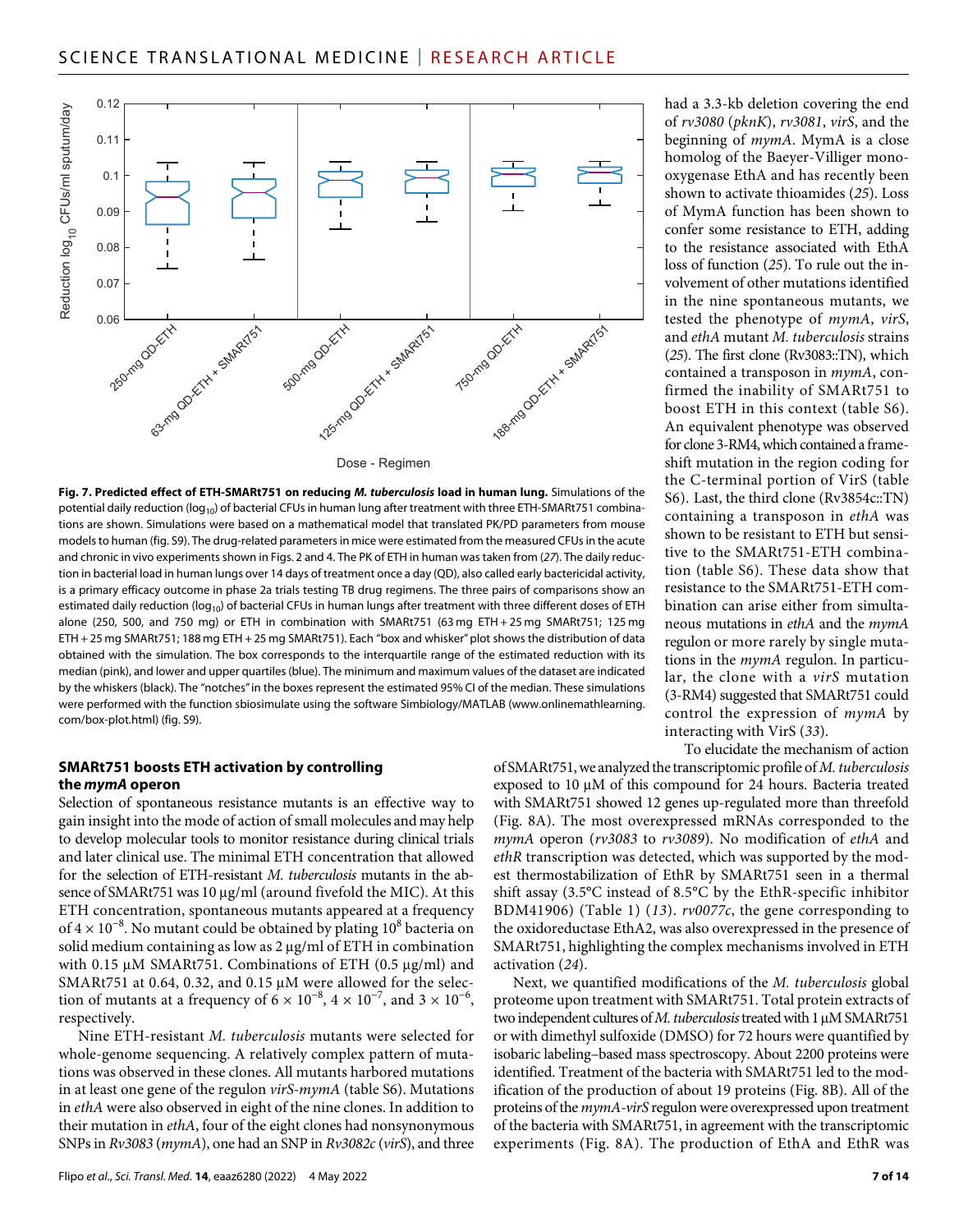

**Fig. 8. Effect of SMARt751 on the transcriptome and proteome of** *M. tuberculosis* **and its interaction with VirS.** (**A**) Comparison of the transcriptomic and proteomic profiles of the *M. tuberculosis* H37Rv strain treated with SMARt751. Transcriptomes were obtained from three independent cultures of *M. tuberculosis* H37Rv treated with 10 µM SMARt751 or DMSO as a control for 24 hours. Raw RNA-seq reads were processed with Illumina quality control tools using default settings, and analysis of RNA-seq data was conducted using the SPARTA open-source software package with default parameters [\(https://sparta.readthedocs.io/en/latest/\)](https://sparta.readthedocs.io/en/latest/) (data file S1). Proteomes were obtained from two independent experiments. For both experiments, values are the relative quantification of a total protein extract of *M. tuberculosis* H37Rv treated with 1 µM SMARt751 or with DMSO as a control for 72 hours. Protein quantification was done by isobaric labeling-based mass spectroscopy. Quantified proteins were required to contain at least two unique peptide matches. False discovery rate was <0.1%. The table reports genes for which we observed increased or decreased transcription of more than threefold and protein expression of more than twofold. (**B**) Comparison plot of the two independent proteomic experiments reported in (A) (sample 1 is on the *x* axis and sample 2 is on the *y* axis) that measures the abundance of proteins (boxes) after treatment of *M. tuberculosis* H37Rv cultures with SMARt751. Proteins for which expression in samples 1 and 2 was increased by a minimum of twofold upon SMARt751 treatment were considered relevant. (**C**) The binding of ligands can modify the thermal stability of a protein. Thermal denaturation of VirS (8.5 µM) was monitored using SYPRO Orange in the presence of SMARt751. Fluorescence signal was plotted as a function of temperature to get a sigmoidal melting curve for VirS. The presence of increasing SMARt751 concentrations (from 0.25 to 50 µM) led to a rightward shift in the inflection point of the curve, which corresponds to the melting temperature (Tm) of VirS. The Tm of VirS in the presence of the various concentrations of SMARt751 was calculated using the first derivative of fluorescence as a function of temperature (−d*F*/d*T*). (**D**) The plot shows the Tm of VirS as a function of the molar ratio of SMARt751 to VirS.

diminished under these conditions, although there was no regulation of these genes at the transcriptional level by SMARt751.

*VirS* mutants emerged by selecting clones spontaneously resistant to the ETH-SMARt751 combination. VirS (Rv3082c) is a major regulator of the *mymA* operon (*33*, *34*). To study the possible interaction between SMARt751 and VirS, we first adapted our synthetic

mammalian reporter system. In this assay, binding of VirS to a chimeric DNA (including the intergenic region of the *virS-mymA* operon fused to the *hCMVmin* promoter) was predicted to drive expression of the downstream *SEAP* reporter gene. In the absence of SMARt751, we observed production of SEAP. Addition of SMARt751 led to strong inhibition of SEAP production. Together, these data show that SMARt751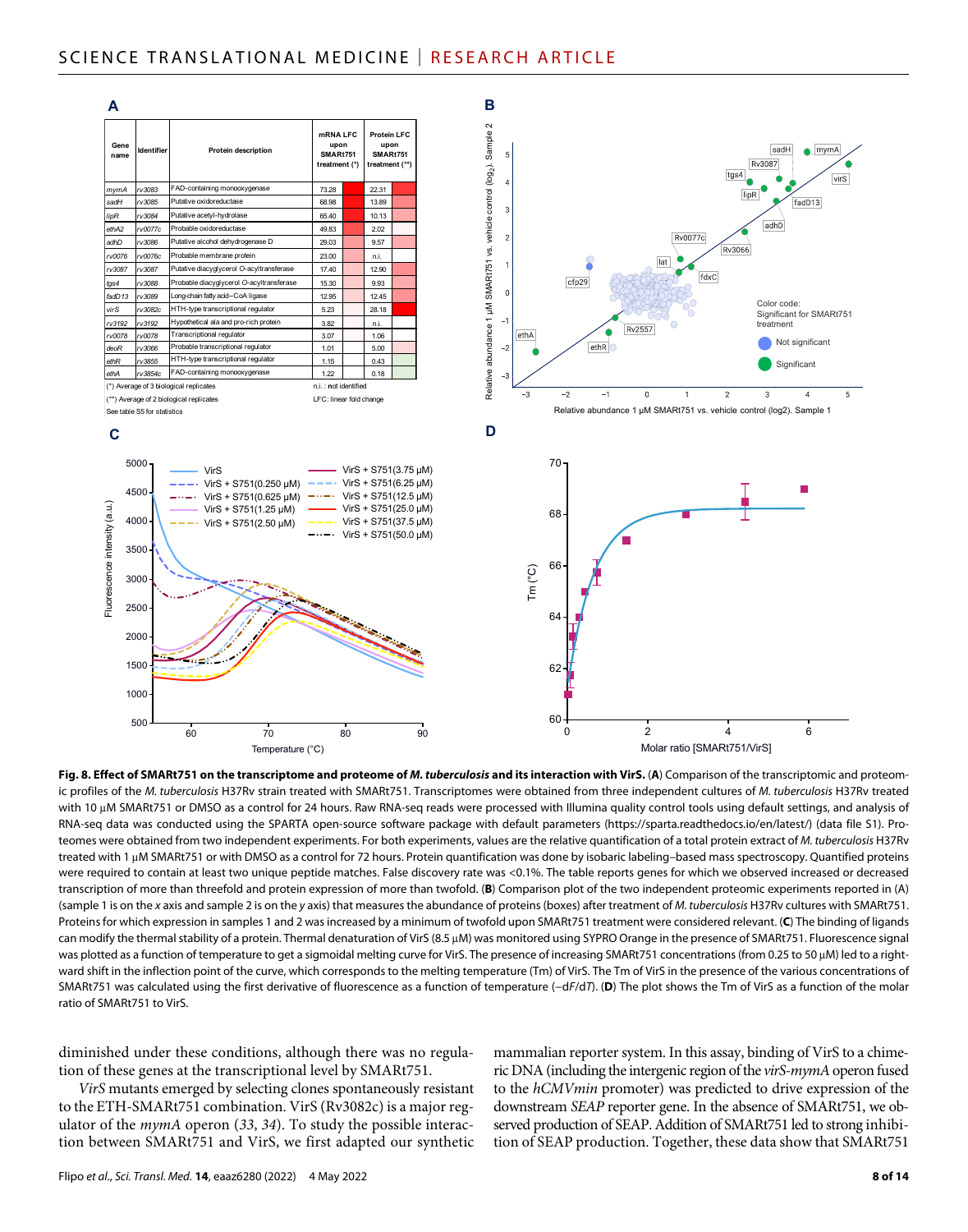modulated the ability of VirS to bind the promotor of the *mymA* operon (fig. S11). The thermostability of purified VirS was measured in the absence and presence of SMARt751. Thermal shift assays showed a dose-dependent thermostabilizing effect of SMARt751 on VirS of up to 8°C (Fig. 8C). Full stabilization of VirS was achieved in the presence of about two molar equivalents of SMARt751 (Fig. 8D).

#### **DISCUSSION**

There are some limitations to our study. Our demonstration of efficacy of the ETH-SMARt751 combination against *M. tuberculosis* clinical isolates was not exhaustive and was limited to ETH-resistant isolates that were available in the Sciensano collection. We also only demonstrated efficacy in murine models of infection. Animal allocations were not blinded to study scientists, and our mouse experiments were not randomized control preclinical studies; thus, we cannot exclude the possibility of selection bias. Modeling the efficacy of the ETH-SMARt751 combination was based on estimation and translation of parameters from mice to humans, assuming that bacterial growth rates and maximum killing rates were the same in both species, and that the unbound drug concentrations in plasma were the drivers of both ETH and SMARt751 efficacy. The clinical potential of SMARt751 cannot be fully established until safety and efficacy clinical trials are undertaken in humans. Although the mechanism of activation of ETH by SMARt751 involves the *virS-mymA* regulon, other regulators or enzymes may also be involved.

Isoniazid, targeting the mycobacterial enoyl reductase InhA, is one of the most potent TB drugs. Unfortunately, the progressive accumulation of isoniazid-resistant *M. tuberculosis* isolates seriously compromises the future of this antibiotic. Resistance to isoniazid is predominantly due to mutations in KatG, the catalase-peroxidase involved in the activation of this prodrug. As inhibiting mycobacterial enoyl reductase InhA is one of the most effective means of killing *M. tuberculosis*, important efforts have been developed to replace isoniazid with direct InhA inhibitors, but to date no orally active candidate has reached phase 2 clinical trials. An alternative to this approach would be the use of ETH to replace isoniazid. ETH is a prodrug also targeting InhA. In contrast to isoniazid, the activation of ETH in *M. tuberculosis* is independent of KatG, making this antibiotic fully active against isoniazid-resistant clinical isolates with mutations in the *katG* gene. In combination with moxifloxacine, ETH has been identified as an essential drug for the successful treatment of MDR-TB (*35*). Recent WHO guidelines recommended the inclusion of ETH in an all-oral shorter drug regimen for the treatment of MDR-TB where the injectable aminoglycoside agent is replaced by bedaquiline (*36*). Nevertheless, ETH has a less favorable therapeutic index than isoniazid because the dose required to inhibit *M. tuberculosis* growth sometimes causes adverse effects such as gastrointestinal disorders, hepatitis, and more rarely various mental disturbances (*37*, *38*).

It has been assumed that the activation of ETH is only achieved through the Baeyer-Villiger monooxygenase EthA (*7*–*9*), leading to the formation of a stable ETH-NAD adduct that inhibits the InhA of *M. tuberculosis* (*10*, *11*). As the production of EthA is regulated by the TetR-type transcriptional repressor EthR (*12*), we and others have successfully developed small-molecule inhibitors of EthR to stimulate the transcription of *ethA* (*13*–*15*, *18*, *22*), thus improving the activation of ETH and consequently its antibiotic activity (*19*). Recently, two additional regulons have been described to be able to

Flipo *et al*., *Sci. Transl. Med.* **14**, eaaz6280 (2022) 4 May 2022

participate in ETH activation, the regulon *Rv0077-Rv0078* (*ethA2 ethR2*) and the regulon *virS-mymA* encoding Rv3083 to Rv3089. Our group has shown that the small-molecule SMARt420 inhibits the transcriptional repressor Rv0078, stimulates the expression of the oxidoreductase Rv0077c, and restores the activation of ETH in clinical *M. tuberculosis* isolates with mutations in *ethA*. In the current study, we identified and developed a new series of compounds that stimulate the expression of the *mymA* operon. SMARt751, the best representative of this new compound series, showed potency in boosting ETH efficacy against a panel of MDR and XDR clinical isolates, including bacteria with mutations in *ethA* or the *inhA* promoter. Transcriptomics and quantitative proteomics showed that SMARt751 stimulated expression of all *mymA* operon genes and the respective proteins they encode. Moreover, SMARt751 also induced up-regulation of the *virS* gene, leading to overproduction of the VirS protein. The direct interaction between VirS and SMARt751 in vitro was shown by a thermal shift assay (Fig. 8, C and D). Using a mammalian reporter assay to eliminate the risk of VirS interacting with other mycobacterial proteins, we showed that the binding of VirS to the intergenic region between *virS* and *mymA* was impaired in the presence of SMARt751. These data suggested that the interaction of SMARt751 with VirS modulated the regulator function of VirS by impairing its DNA binding capacity. At the same time, treatment of bacteria with SMARt751 resulted in overexpression of the *mymA* operon. In light of previous reports showing that VirS acts as a transcriptional activator of *mymA* (*33*), the precise mechanism by which SMARt751 stimulates the expression of both *mymA* and *virS* remains to be elucidated.

Selection of *M. tuberculosis* mutants resistant to the ETH-SMARt751 combination pointed not only to MymA and VirS but also to Rv3080 (PknK), which modulates the expression of the *mymA* operon through phosphorylation of VirS (*39*). It has been reported that functional loss of *mymA* resulted in reduced ability of *M. tuberculosis* to persist in the spleen of infected guinea pigs (*34*). This suggests that mutations that inactivate the effect of SMARt751 may be counter-selected because of their impact on bacterial virulence. As observed in our transcriptomic data, SMARt751 also stimulated the expression of Rv0077c (EthA2), an enzyme that could participate in the efficacy of the ETH-SMARt751 combination and reversal of ETH resistance.

SMARt751 has a number of advantages. The mechanism by which it boosts the activity of ETH circumvents the most frequent mechanism of ETH resistance found in clinical isolates of *M. tuberculosis*, including mutations in *ethA*, the *ethR* promoter, and the *inhA* promoter. However, some attention will have to be paid to the *M. tuberculosis* sublineage 4.8 strain that harbors a large deletion covering the *virS-mymA* regulon (*40*). Treating chronically infected mice with an oral dose of 1 mg/kg of SMARt751 allowed a sixfold reduction in the effective plasma concentration of ETH. Furthermore, the observed efficacy of the ETH-SMARt751 combination against ETH-resistant *M. tuberculosis* in mice highlights the therapeutic potential of this combination in reversing ETH resistance in field isolates. The longlasting effect of SMARt751 observed in vitro and in vivo suggests the potential of targeting transcriptional mechanisms and opens interesting avenues for the administration of similar compounds in humans. SMARt751 has shown no effect on the viability of the human HepG2 cell line in vitro, has not shown in vitro genetic toxicity, and has a low risk for arrhythmia. Effects of SMARt751 on mouse liver were recorded at doses higher than 20 mg/kg, suggesting reasonable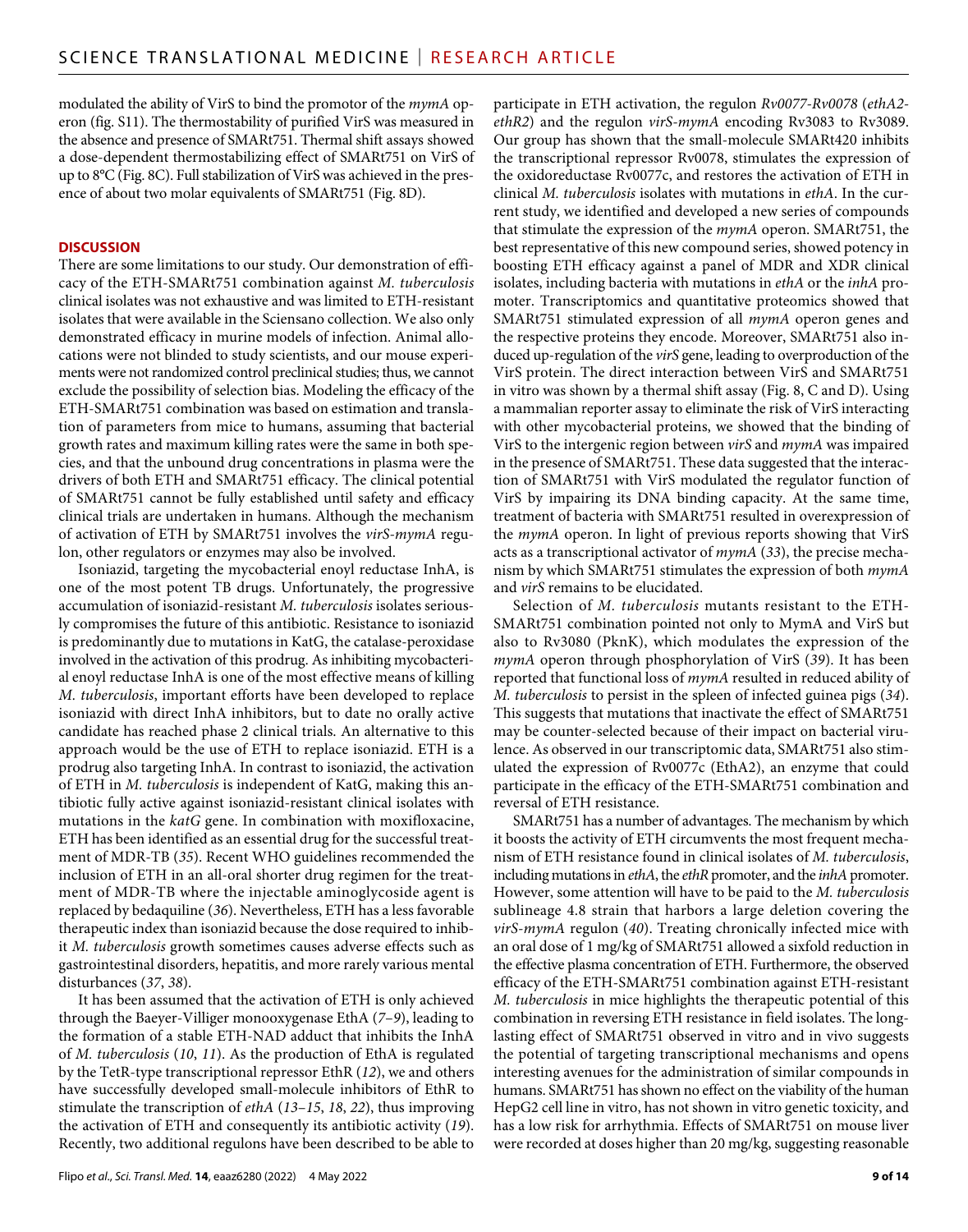safety margins with respect to PK parameters in humans. Despite its high lipophilicity, SMARt751 displayed favorable PK properties after oral administration in mice and dogs. High oral doses in vivo (up to 200 mg/kg) were used in rat to counteract the expected firstpass metabolism of SMARt751 and achieve C<sub>max</sub> and AUC values that would support evaluation of the safety window. Neither inhibition nor induction of the major CYP450 isoenzymes was observed in the preliminary study carried out in human microsomes and hepatocytes in vitro for the range of SMARt751 concentrations tested, suggesting a low risk of drug-drug interactions, which is an important consideration in the context of TB polytherapy and antiretroviral co-therapy. Regarding scalability of manufacturing, SMARt751 is a crystalline and low–molecular weight molecule that is prepared using a straightforward synthetic route. Last, SMARt751 also shows good penetration into cerebrospinal fluid. ETH is recommended in the treatment of drug-susceptible tuberculous meningitis (*41*); thus, the ETH-SMARt751 combination may be able to reduce side effects in the treatment of this deadliest form of TB.

Translating PK/PD data from in vitro cultures and animal models to predict an efficacious dose for humans remains a challenge and is obviously more complex when considering a combination of compounds. The new physiological-based PK modeling and simulation used here integrates the efficacy measurements of the ETH-SMARt751 combination in mice and the biotransformation and PK of both compounds and translates these parameters to human. The model predicts that as little as 25 mg/day (around 0.35 mg/kg) of SMARt751 would be sufficient to cut the efficacious dose of ETH in humans by fourfold. On the basis of existing clinical data, this would improve ETH tolerability. Therefore, the ETH-SMARt751 combination could be not only a second-line treatment for TB but also a possible substitute for the mycolic acid biosynthesis inhibitor isoniazid and part of a new first-line TB drug regimen.

#### **MATERIALS AND METHODS Study design**

The objective of this study was the preclinical development of an N-acylated 4-phenylpiperidine small molecule that increased the sensitivity of *M. tuberculosis* to ETH and reversed resistance to ETH by altering the activation pathway of this antibiotic. The chemical structures of the rationally designed molecules synthesized and recrystallized in this study were confirmed by nuclear magnetic resonance (NMR) spectrometry. Thermostabilization of the putative targets—Rv3855 (EthR), Rv0078 (EthR2), and Rv3082c (VirS)—by these small molecules was measured using a thermal shift assay. The ability of these molecules to interfere with the binding of these three transcriptional regulators to their respective DNA operons was measured using a mammalian reporter assay. Their ability to boost ETH activity was quantified in axenic cultures of ETH-sensitive and ETH-resistant *M. tuberculosis* labeled with green fluorescent protein (GFP) and in cultures of infected macrophages. Chemical modifications performed to improve the metabolic stability of this small-molecule series led to development of the lead compound SMARt751.

Physicochemical properties and in vitro ADME were determined for SMARt751. In vivo drug metabolism and the PK profile of SMARt751 were investigated in three preclinical species: mouse, rat, and dog. Cytochrome P450 interactions and in vitro ADME were also studied in human hepatocyte cell cultures. Preliminary assessment of SMARt751 safety was investigated in pharmacology studies using hERG

Flipo *et al*., *Sci. Transl. Med.* **14**, eaaz6280 (2022) 4 May 2022

inhibition, off-target activity on 50 human targets, the ex vivo RVW model, electroencephalograms (EEGs), and behavioral end points in rats. Genetic toxicology was undertaken using the Ames test and mouse lymphoma assay (MLA), and an in vivo general toxicity study was conducted in mice. Animal experiments were performed in a fast-acute, an acute, and a chronic mouse model of tuberculosis. Selection of spontaneously resistant *M. tuberculosis* and transcriptomic and proteomic experiments confirmed the central role of the *virS-mymA* operon in the ability of SMARt751 to boost ETH activity.

Mice were purchased from Harlan Laboratories Inc. (The Netherlands) and randomly assigned to treatment groups. Detection of outliers was performed using the ROUT method with GraphPad Prism (maximum false discovery rate of *Q* = 1%). Antibiotics were prepared and administered in a nonblinded fashion, both in vitro and in vivo. All animal studies were ethically reviewed and carried out in accordance with European Directive 2010/63/EU and the GSK Policy on the Care, Welfare and Treatment of Animals. All animal experimentation and procedures performed at Sciensano were validated and approved by the Ethical Committee of the IPH-VAR (Belgium) under the file number 120323-01. The animal facilities and procedures were under the supervision of an expert on animal welfare in accordance with the Belgian Ministry of Health.

## *M. tuberculosis ethA***<sup>−</sup> E1 andH37Rv-GFP strains**

The *M. tuberculosis* strain E1 is a derivative of the Beijing strain W4 that carries a Gly<sup>343</sup>Ala mutation in EthA, which causes resistance to ETH (MIC  $> 32 \mu g/ml$  measured by MGIT960). The recombinant strains of *M. tuberculosis* H37Rv expressing an enhanced GFP (H37Rv-GFP) were obtained by transformation of an integrative plasmid containing the Aequoria victoria egfp gene (*42*).

#### *M. tuberculosis* **growth inhibition assay**

ETH (Sigma-Aldrich, E6005-5G) was diluted in DMSO at 0.1 mg/ml, and aliquots were stored frozen at −20°C. Test compounds (booster candidates) were resuspended in DMSO at a concentration of  $10 \mu$ M. ETH and test compounds were transferred to a 384-well low-volume polypropylene plate (Corning, no. 3672) and used to prepare assay plates. Briefly, 10 threefold serial dilutions of compounds were performed in black Greiner 384-well clear bottom polystyrene plates (Greiner, no. 781091) using an Echo 550 liquid handler (Labcyte). DMSO volume was compensated so that the concentrations across all wells were equal to 0.3%. Two independent replicates were made for each setting. Last, an equal volume of ETH (final concentration of 0.1 g/ml for *M. tuberculosis*–GFP or 0.8 μg/ml for *M. tuberculosis*–GFP ethA<sup>-</sup>) was dispensed into one of the replicates using Echo 550. On the day of the experiment, 50  $\mu$  of a culture of either *M. tuberculosis*–GFP H37Rv or *M. tuberculosis* E1-GFP (*ethA<sup>−</sup>* ) [OD600nm (optical density at 600 nm) = 0.02] was transferred to each assay plate and incubated at 37°C for 5 days. The fluorescence intensity was measured at Ex/Em = 485/535 nm using the Victor Multilabel Plate Reader (PerkinElmer).

#### **Long-lasting effect of SMARt751 on ETH activity in vitro and in vivo**

H37Rv-GFP was diluted to an OD<sub>600nm</sub> of 0.1 and treated with 1  $\mu$ M SMARt751 24 hours before adding to assay plates containing a dose range of ETH or of ETH  $+1 \mu$ M SMARt751. H37Rv-GFP was treated with DMSO and added to a dose range of ETH as control. Pretreated bacteria were centrifuged, washed twice with phosphate-buffered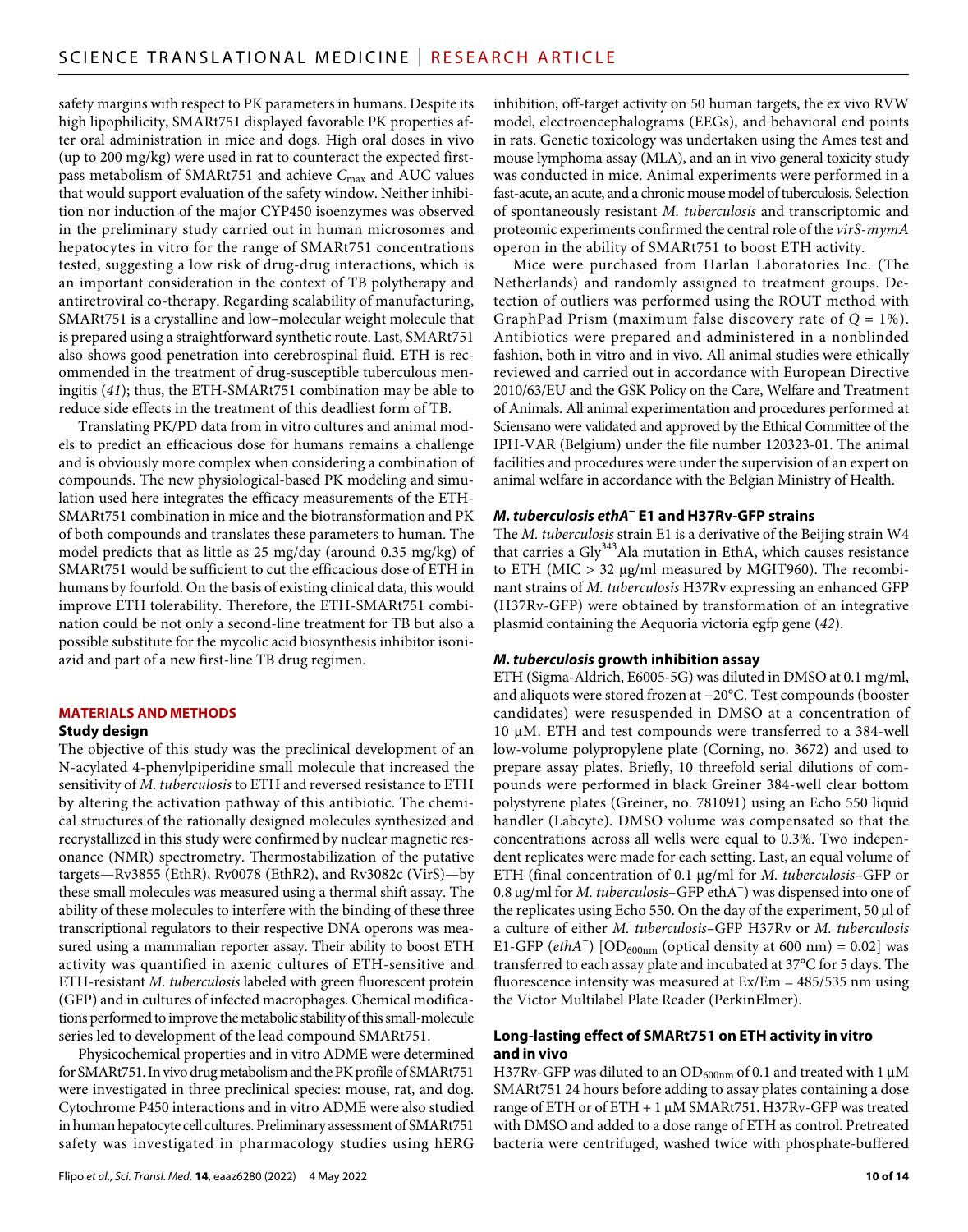saline (PBS), diluted in fresh culture medium to an  $OD_{600nm}$ , and transferred (50  $\mu$ l) to assay plate, which were incubated at 37 $\rm ^{o}C$  for 5 days. The fluorescence intensity was measured at Ex/Em = 485/535 nm using the Victor Multilabel Plate Reader (PerkinElmer). Microplates containing compound dilutions were prepared as described above.

The in vivo study was carried out similarly to the one described in the "in vivo mice fast-acute assay" except that ETH was administered on an "everyday schedule," whereas SMARt751 was given either every day, every 2 days (on days 1, 3, 5, and 7 after infection), or every 4 days (on days 1 and 5 after infection).

#### **Ability of SMARt751 to induce cytochrome P450**

Cryopreserved human hepatocytes were supplied by Triangle Research Laboratories and seeded according to the supplier's protocol in supplemented Williams E medium with serum. The hepatocytes were seeded on a 96-well collagen-coated plate at a density of  $1\times10^6$  hepatocytes/ml (100 µl per well). The plate was incubated at 37°C for 4 hours before the seeding medium was replaced with 100 µl of supplemented Williams E medium without serum. The cells were cultured further for 24 hours before addition of the test compound in serum-free culture media (final test compound concentrations, 10, 4, 1, 0.4, 0.1, and 0.04  $\mu$ M). Positive control inducers (omeprazole for CYP1A2, phenobarbital for CYP2B6, and rifampicin for CYP3A4) were incubated alongside the test compounds. Negative control wells were also included, where the test compound or positive control inducer was replaced by vehicle alone (0.1% DMSO in Williams E media for positive controls and test compound). The experiment was performed in triplicate. Upon completion of the 72-hour dosing period, the hepatocytes were washed twice with Williams E media. The hepatocytes were then lysed, and the lysate was stored at −80°C until the quantitative reverse transcription polymerase chain reaction (qRT-PCR) assay was performed. Total RNA was extracted from lysate, RNA quality and quantity were assessed, and reverse transcription was performed using the High-Capacity RNA-to-cDNA Kit (Applied Biosystems) and Veriti 96-Well Thermal Cycler (Applied Biosystems). Quantitative PCR analysis was performed on cDNA, using Applied Biosystems– designed TaqMan gene expression assays for the target genes CYP1A2, CYP2B6, CYP3A4, and endogenous control. Samples were analyzed using an ABI 7900 HT real-time PCR system. Relative fold mRNA expression level of the target genes was determined on the basis of the threshold cycle (CT) data of target gene relative to endogenous control for each reaction ( $\Delta$ CT), normalized to the negative control ( $\Delta$  $\Delta$ CT). Fold induction was calculated using the 2−∆∆*C*<sup>t</sup> method. To determine whether the level of relative cytochrome P450 isoform mRNA expression was statistically different in the test compound samples compared to the appropriate negative controls, a one-way analysis of variance (ANOVA) with two-tailed Dunnett's posttest was performed. *P* < 0.05 was considered as the threshold for significance.

#### **In vivo studies of SMARt751 PK**

The PK and oral bioavailability of SMARt751 were investigated in mouse, rat, and dog after single intravenous and oral administration. To support efficacy studies, oral PK studies were also performed in female mice C57BL/6, the same strain used for efficacy model. To investigate in vivo CL and volume of distribution at steady state (Vss), intravenous PK studies were conducted in male CD-1 mice, male Sprague-Dawley rats, and male beagle dogs. Three animals per group were used for each study performed. A dose of

1 mg/kg was administered intravenously in a bolus form to mice and infused over a 30-min period to rats and dogs. For all the intravenous studies, compound was dissolved in 5% DMSO/20% Encapsin in saline. A dose of 5 mg/kg was orally administered by gavage to the rodent species, and a dose of 3 mg/kg was orally dosed to the dogs. In all the studies, SMARt751 was formulated as a suspension of 1% methylcellulose to investigate oral PK and to estimate oral bioavailability. Peripheral blood samples were obtained at 5, 15, and 30 min and 1, 2, 4, 6, 8, and 24 hours after intravenous administration in mice, 0.25, 0.5 (before end of infusion), 0.58, 0.75, 1, 1.5, 2, 3, 5, 7, and 24 hours after intravenous dosing in rats and dogs, and 0.25, 0.5, 0.75, 1, 2, 4, 6, 8, and 24 hours after oral administration for all the species. Blood was  $\frac{1}{2}$  diluted with Milli-Q water and immediately frozen on dry ice until analysis. Quantification was performed by means of LC-MS/MS (API4000), with an LLOQ of 1 ng/ml. PK parameters, namely, CL, Vss, and bioavailability (F%), were estimated using Phoenix 64 (Pharsight, Certara).

#### **Projection of human dosing for SMARt751**

The human dose projections of SMARt751 and its estimated effect on the ETH dose reduction presented here are based on the semimechanistic mathematical PD model for TB established in (*31*) (also see fig. S9).

#### **Preparation of** *M. tuberculosis* **genomic DNA**

H37Rv spontaneous mutants to ETH-SMARt751 combinations were grown at 37°C until a saturated culture was obtained. One milliliter of saturated culture of each mutant was heat-inactivated for 30 min at 95°C. Total genomic DNA was extracted using a Master-Pure DNA Purification kit (EpicentreBio, catalog no. MCD85201) according to the manufacturer's instructions. Briefly, bacterial pellets were collected by centrifugation, supernatant was discarded, and 25 µl of water was added. Pellets were vortexed briefly for 10 s. Then, 300 µl of lysis solution containing proteinase K was added and samples were mixed thoroughly. Samples were incubated at 65°C for 15 min with a brief vortex mix every 5 min. Samples were cooled to 37°C, and 1 µl of a ribonuclease A solution (5  $\mu$ g/ $\mu$ l) was added to each sample, which were mixed thoroughly and incubated at 37°C for 30 min. Samples were cooled on ice for 5 min. DNA was precipitated by adding 175 µl of MPC Protein Precipitation Reagent (Epicentre) to 300  $\mu$ l of lysed sample followed by vortexing for 10 s. Debris were pelleted by centrifugation at 4°C for 10 min at ≥10,000*g*. Supernatants were transferred to clean microcentrifuge tubes to which 500 µl of isopropanol was added. The tubes were inverted several times to mix well the two solutions. The DNA was collected by centrifugation at 4<sup>o</sup>C for 10 min at  $\geq$ 10,000*g* and by carefully discarding the isopropanol. The DNA pellet was rinsed twice with 70% ethanol and resuspended in 35 µl of tris-EDTA buffer. DNA was quantified with a Qubit dsDNA HS Assay kit (Thermo Fisher Scientific) and sent to Fisabio (Valencia, Spain) for library preparation and whole-genome sequencing.

#### **Transcriptomics analysis**

*M. tuberculosis* H37Rv was grown at 37°C in 60-ml 7H9 supplemented with 2% (w/v) glucose and 0.025% (v/v) tyloxapol (Sigma-Aldrich) to an  $OD_{600nm}$  of 0.65. Ten 10 ml of culture were treated with each SMARt751 or DMSO to a final concentration of  $10 \mu$ M or equivalent amount of DMSO. This procedure was done in triplicate. Incubation was continued for 24 hours at 37°C. Mycobacteria were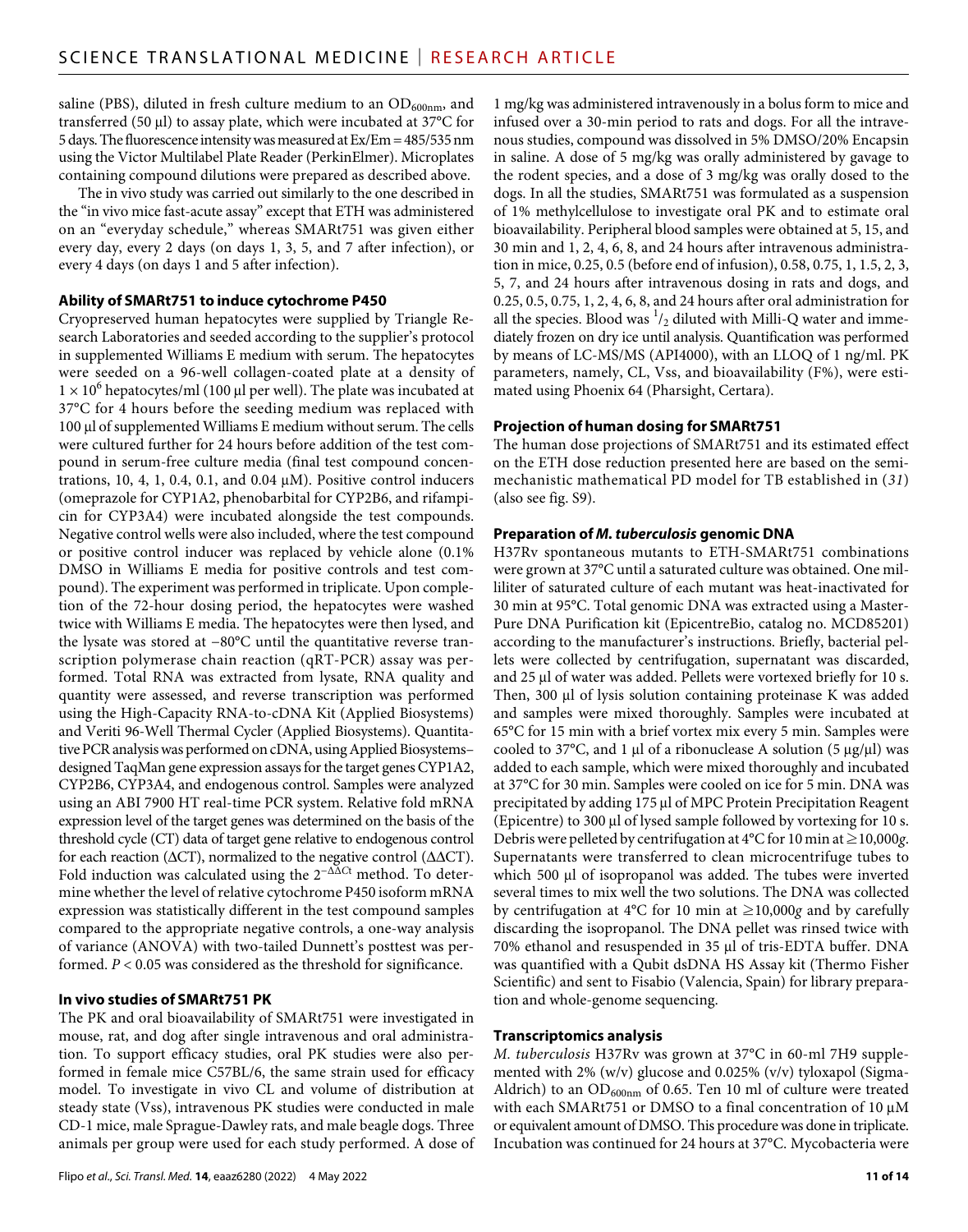harvested by 10-min centrifugation at 5000*g* at 4°C, resuspended in 1 ml of RNApro (FastRNA Pro Blue Kit, MP Biomedicals), and homogenized in impact-resistant 2-ml tubes containing 0.1-mm silica spheres (Lysing Matrix B, MP Biomedicals) using a FastPrep FP120 cell disrupter (Thermo Fisher Scientific) at 6.0 Hz for 40 s. The ribolysed cells were centrifuged at 12,000*g* to remove cellular debris, and RNA was purified following the manufacturer's instructions. Ribosomal RNA (rRNA) depletion was performed using QIAseq FastSelect –5S/16S/23S Kits (Qiagen). Libraries for Illumina sequencing were prepared with the TruSeq RNA Sample Preparation Kit version 2.0 rev. A (Illumina Inc.). All cDNA libraries were uniquely indexed. cDNA libraries were sequenced using an Illumina NextSeq 500 system (Illumina Inc.) in high-output mode. All samples were multiplexed on one lane of the flow cell and sequenced in single-read sequencing mode with read lengths of 150 base pairs (bp). Raw RNA-seq reads were processed with Illumina quality control tools using default settings. Sequences shorter than 50 bp and/ or that contained any "Ns" and/or with a mean quality score lower than 30 were removed using PRINSEQ [\(http://prinseq.sourceforge.](http://prinseq.sourceforge.net/index.html) [net/index.html](http://prinseq.sourceforge.net/index.html)). Next, rRNA-specific reads were filtered out by mapping all the reads on *M. tuberculosis* rRNA sequences using Bowtie2 ([http://bowtie-bio.sourceforge.net/bowtie2/index.shtml\)](http://bowtie-bio.sourceforge.net/bowtie2/index.shtml). Analysis of the RNA sequencing (RNA-seq) data was conducted using the SPARTA open-source software package with default parameters [\(https://sparta.readthedocs.io/en/latest/](https://sparta.readthedocs.io/en/latest/)).

#### **Proteomics analysis** *Protein extraction*

*M. tuberculosis* H37Rv was cultured in 7H9 medium without glycerol and supplemented with 2% (w/v) glucose and 0.025% (v/v) tyloxapol at 37°C for about 7 days until an OD<sub>600nm</sub> of 0.8 was reached. The culture was diluted to an  $OD_{600nm}$  of 0.2, split in three subcultures. Two of them were further incubated for 72 hours in the presence of  $1 \mu$ M SMARt751, and the third one was incubated with DMSO. Protein extracts were prepared by centrifuging the culture and washing the pellet with PBS before resuspending in 1 ml of lysis buffer [50 mM tris-HCl (pH 7.4), 0.8% (v/v) NP-40, 1.5 mM  $MgCl<sub>2</sub>$ , 5% glycerol, 150 mM NaCl, 25 mM NaF, 1 mM Na3VO4, 1 mM dithiothreitol, and one cOmplete EDTA-free protease inhibitor tablet (Roche)], which was then disrupted using TissueLyser II (Qiagen) for three cycles at full amplitude for 5 min in refrigerated supports. Bacterial lysates were centrifuged at 14,000*g* for 30 min, and the supernatant was filtered using Millex LG (PTFE) 0.2 μm/13 mm diameter. Filtered supernatants were further ultracentrifuged at 4°C for 60 min (140,000*g*). Samples were prepared in quadruplicate.

#### *Chemoproteomics methods*

SDS sample buffer (2% SDS, 10% glycerol, 0.005% bromophenol blue, 100 mM tris-HCl, and 125 mM tris base) was added to 37.5  $\mu$ l of the *M. tuberculosis* protein extract. The contained proteins were digested according to a modified single-pot solid-phase sample preparation (SP3) protocol (*43*, *44*) described in Supplementary Materials and Methods.

#### **Toxicology and safety pharmacology studies**

Ames (*45*) and MLA mutagenicity assays (*46*), the hERG assay (*45*), QT interval evaluation (*47*), and the arterially perfused RVW assay (*47*) were performed as described previously.

Rat EEG was used to evaluate the activity SMARt751 after a single administration at 100 mg/kg of body weight and 300 mg/kg of body weight and after the repeated administration, over 7 days, at 300 mg/kg of body weight, on the EEG parameters by EEG trace monitoring in male Crl:WI(Han) rats (*48*).

Mouse 4-day toxicology of SMARt751 was evaluated on male Crl:CD1(ICR) mice (six per group) at doses of 0 (vehicle), 20, 60, or 200 mg/kg of body weight/day once daily for 4 days by oral gavage at a dose volume of 10 ml/kg of body weight. Six additional males were added to the 60 mg/kg of body weight/day dose group and were dosed for 4 days to assess brain concentration compared to blood concentration. The following end points/parameters were evaluated: clinical observations, body weights, limited clinical chemistry results, organ weights (liver including gall bladder, brain, heart, kidneys, and testes), and macroscopic and microscopic observations (heart, kidneys, mesenteric lymph node, skeletal muscle, testes, liver, and gall bladder). Toxicokinetic (composite) evaluation was performed on samples collected from SMARt751-dosed animals on days 1 and 4. Brain tissue and blood samples from animals given 60 mg/kg of body weight/day were analyzed for SMARt751 concentration on day 4 (three males per time point at 0.5, 3, and 24 hours after dosing).

#### **Statistics**

In vitro data are presented as means  $\pm$  SD of biological replicates. Raw data of in vitro and in vivo experiments are listed in data file S1. Fitting for all in vivo experiments was done using GraphPad Prism v9. For the fast-acute and the chronic in vivo mouse models of *M. tuberculosis* infection, nonlinear fitting to logistic equation of  $log<sub>10</sub>$  versus dose was used to fit the curve (sigmoidal response curve; variable slope) and obtain 95% CI. Experiments were repeated a minimum of three times. For the in vivo experiment showing the long-lasting boosting effect of SMARt751 on ETH (Fig. 3B), comparison between groups was done using Dunnett's multiple comparisons test.  $P < 0.05$  was considered to be statistically significant. For the mouse experiment measuring the efficacy of SMARt751 treatment on the ETH-resistant strain E1 (Fig. 6), comparison between groups was done using Bonferroni's multiple comparisons test.  $P < 0.05$  was considered to be statistically significant. Graphs for in vivo experiments indicate the limit of detection. Transcriptomic experiments were done on biological triplicates. Analysis of the RNA-seq data was conducted using the SPARTA open-source software package with default parameters. Differential gene expression analysis was performed using EdgeR ([https://sparta.readthedocs.io/](https://sparta.readthedocs.io/en/latest/) [en/latest/](https://sparta.readthedocs.io/en/latest/)). Figure 8A and table S7 report means of fold changes and *P* values for genes where transcription was increased or decreased more than threefold. Raw transcriptomic data are available in data file S1. Proteomics was performed on biological duplicates (Fig. 8B). Single spectrum to sequence assignments was attributed to best match with a minimum Mascot score of 31 and a 10× difference of this assignment over the next best assignment. Quantified proteins were required to contain at least two unique peptide matches.

#### **SUPPLEMENTARY MATERIALS**

[www.science.org/doi/10.1126/scitranslmed.aaz6280](http://www.science.org/doi/10.1126/scitranslmed.aaz6280) Materials and Methods Figs. S1 to S11 Tables S1 to S7 Data file S1 References (*49*–*54*)

[View/request a protocol for this paper from](https://en.bio-protocol.org/cjrap.aspx?eid=10.1126/scitranslmed.aaz6280) *Bio-protocol*.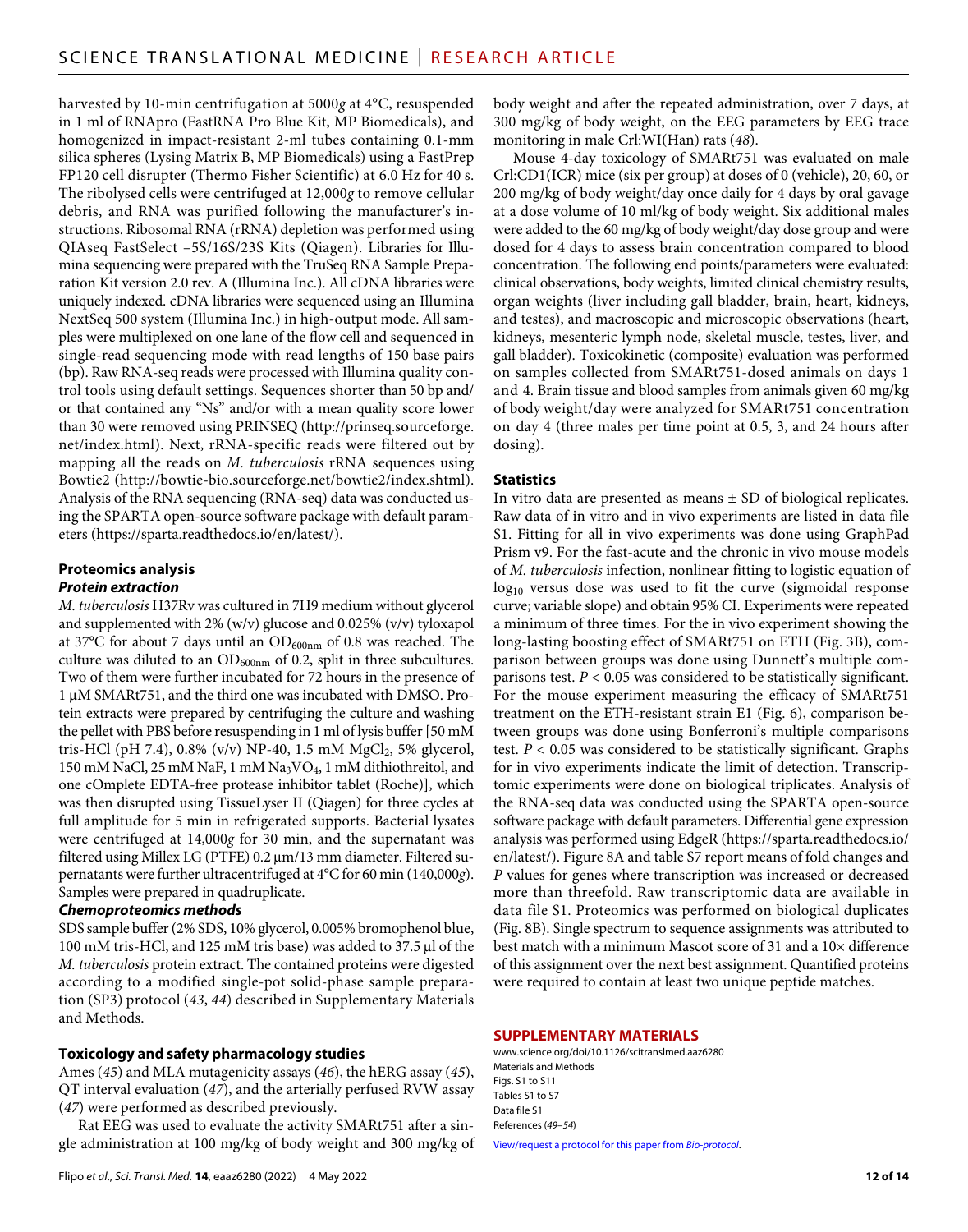#### **REFERENCES AND NOTES**

- 1. World Health Organization, "Global Tuberculosis Report 2021" (World Health Organization, 2021).
- 2. M. Uplekar, D. Weil, K. Lonnroth, E. Jaramillo, C. Lienhardt, H. M. Dias, D. Falzon, K. Floyd, G. Gargioni, H. Getahun, C. Gilpin, P. Glaziou, M. Grzemska, F. Mirzayev, H. Nakatani, M. Raviglione, WHO's new end TB strategy. *Lancet* **385**, 1799–1801 (2015).
- 3. M. L. Bastos, Z. Lan, D. Menzies, An updated systematic review and meta-analysis for treatment of multidrug-resistant tuberculosis. *Eur. Respir. J.* **49**, 1600803 (2017).
- 4. J. Laborde, C. Deraeve, V. Bernardes-Genisson, Update of antitubercular prodrugs from a molecular perspective: Mechanisms of action, Bioactivation pathways, and associated resistance. *ChemMedChem* **12**, 1657–1676 (2017).
- 5. T. Yano, S. Kassovska-Bratinova, J. S. Teh, J. Winkler, K. Sullivan, A. Isaacs, N. M. Schechter, H. Rubin, Reduction of clofazimine by mycobacterial type 2 NADH:quinone oxidoreductase: A pathway for the generation of bactericidal levels of reactive oxygen species. *J. Biol. Chem.* **286**, 10276–10287 (2011).
- 6. A. M. Upton, S. Cho, T. J. Yang, Y. Kim, Y. Wang, Y. Lu, B. Wang, J. Xu, K. Mdluli, Z. Ma, S. G. Franzblau, In vitro and in vivo activities of the nitroimidazole TBA-354 against mycobacterium tuberculosis. *Antimicrob. Agents Chemother.* **59**, 136–144 (2015).
- 7. T. A. Vannelli, A. Dykman, P. R. Ortiz De Montellano, The antituberculosis drug ethionamide is activated by a flavoprotein monooxygenase. *J. Biol. Chem.* **277**, 12824–12829 (2002).
- 8. A. R. Baulard, J. C. Betts, J. Engohang-Ndong, S. Quan, R. A. McAdam, P. J. Brennan, C. Locht, G. S. Besra, Activation of the pro-drug ethionamide is regulated in mycobacteria. *J. Biol. Chem.* **275**, 28326–28331 (2000).
- 9. A. E. DeBarber, K. Mdluli, M. Bosman, L. G. Bekker, C. E. Barry 3rd, Ethionamide activation and sensitivity in multidrug-resistant *Mycobacterium tuberculosis*. *Proc. Natl. Acad. Sci. U.S.A.* **97**, 9677–9682 (2000).
- 10. F. Wang, R. Langley, G. Gulten, L. G. Dover, G. S. Besra, W. R. Jacobs Jr., J. C. Sacchettini, Mechanism of thioamide drug action against tuberculosis and leprosy. *J. Exp. Med.* **204**, 73–78 (2007).
- 11. A. Banerjee, E. Dubnau, A. Quemard, V. Balasubramanian, K. S. Um, T. Wilson, D. Collins, G. Delisle, W. R. Jacobs, *inhA*, a gene encoding a target for isoniazid and ethionamide in *Mycobacterium tuberculosis*. *Science* **263**, 227–230 (1994).
- 12. J. Engohang-Ndong, D. Baillat, M. Aumercier, F. Bellefontaine, G. S. Besra, C. Locht, A. R. Baulard, EthR, a repressor of the TetR/CamR family implicated in ethionamide resistance in mycobacteria, octamerizes cooperatively on its operator. *Mol. Microbiol.* **51**, 175–188 (2004).
- 13. M. Flipo, M. Desroses, N. Lecat-Guillet, B. Dirié, X. Carette, F. Leroux, C. Piveteau, F. Demirkaya, Z. Lens, P. Rucktooa, V. Villeret, T. Christophe, H. K. Jeon, C. Locht, P. Brodin, B. Déprez, A. R. Baulard, N. Willand, Ethionamide boosters: Synthesis, biological activity, and structure-activity relationships of a series of 1,2,4-oxadiazole EthR inhibitors. *J. Med. Chem.* **54**, 2994–3010 (2011).
- 14. M. Flipo, M. Desroses, N. Lecat-Guillet, B. Villemagne, N. Blondiaux, F. Leroux, C. Piveteau, V. Mathys, M. P. Flament, J. Siepmann, V. Villeret, A. Wohlkonig, R. Wintjens, S. H. Soror, T. Christophe, H. K. Jeon, C. Locht, P. Brodin, B. Deprez, A. R. Baulard, N. Willand, Ethionamide boosters. 2. Combining bioisosteric replacement and structure-based drug design to solve pharmacokinetic issues in a series of potent 1,2,4-oxadiazole EthR inhibitors. *J. Med. Chem.* **55**, 68–83 (2012).
- 15. M. Flipo, N. Willand, N. Lecat-Guillet, C. Hounsou, M. Desroses, F. Leroux, Z. Lens, V. Villeret, A. Wohlkonig, R. Wintjens, T. Christophe, H. Kyoung Jeon, C. Locht, P. Brodin, A. R. Baulard, B. Deprez, Discovery of novel N-phenylphenoxyacetamide derivatives as EthR inhibitors and ethionamide boosters by combining high-throughput screening and synthesis. *J. Med. Chem.* **55**, 6391–6402 (2012).
- 16. N. J. Tatum, J. W. Liebeschuetz, J. C. Cole, R. Frita, A. Herledan, A. R. Baulard, N. Willand, E. Pohl, New active leads for tuberculosis booster drugs by structure-based drug discovery. *Org. Biomol. Chem.* **15**, 10245–10255 (2017).
- 17. B. Villemagne, A. MacHelart, N. C. Tran, M. Flipo, M. Moune, F. Leroux, C. Piveteau, A. Wohlkönig, R. Wintjens, X. Li, R. Gref, P. Brodin, B. Deprez, A. R. Baulard, N. Willand, Fragment-based optimized EthR inhibitors with in vivo ethionamide boosting activity. *ACS Infect. Dis.* **6**, 366–378 (2020).
- 18. N. Willand, M. Desroses, P. Toto, B. Dirié, Z. Lens, V. Villeret, P. Rucktooa, C. Locht, A. Baulard, B. Deprez, Exploring drug target flexibility using in situ click chemistry: Application to a mycobacterial transcriptional regulator. *ACS Chem. Biol.* **5**, 1007–1013 (2010).
- 19. N. Willand, B. Dirié, X. Carette, P. Bifani, A. Singhal, M. Desroses, F. Leroux, E. Willery, V. Mathys, R. Déprez-Poulain, G. Delcroix, F. Frénois, M. Aumercier, C. Locht, V. Villeret, B. Déprez, A. R. Baulard, Synthetic EthR inhibitors boost antituberculous activity of ethionamide. *Nat. Med.* **15**, 537–544 (2009).
- 20. N. Willand, M. Flipo, B. Villemagne, A. Baulard, B. Deprez, Recent advances inthedesign ofinhibitors ofmycobacterial transcriptional regulators toboost thioamides anti-tubercular activity and circumvent acquired-resistance. Annu. Rep. Med. Chem. 52, 131-152 (2019).
- 21. P. O. Nikiforov, M. Blaszczyk, S. Surade, H. I. Boshoff, A. Sajid, V. Delorme, N. Deboosere, P. Brodin, A. R. Baulard, C. E. Barry Rd, T. L. Blundell, C. Abell, Fragment-sized EthR inhibitors exhibit exceptionally strong ethionamide boosting effect in whole cell *Mycobacterium tuberculosis* assays. *ACS Chem. Biol.* **12**, 1390–1396 (2017).
- 22. P. O. Nikiforov, S. Surade, M. Blaszczyk, V. Delorme, P. Brodin, A. R. Baulard, T. L. Blundell, C. Abell, A fragment merging approach towards the development of small molecule inhibitors of Mycobacterium tuberculosis EthR for use as ethionamide boosters. *Org. Biomol. Chem.* **14**, 2318–2326 (2016).
- 23. F. Frénois, J. Engohang-Ndong, C. Locht, A. R. Baulard, V. Villeret, Structure of EthR in a ligand bound conformation reveals therapeutic perspectives against tuberculosis. *Mol. Cell* **16**, 301–307 (2004).
- 24. N. Blondiaux, M. Moune, M. Desroses, R. Frita, M. Flipo, V. Mathys, K. Soetaert, M. Kiass, V. Delorme, K. Djaout, V. Trebosc, C. Kemmer, R. Wintjens, A. Wohlkonig, R. Antoine, L. Huot, D. Hot, M. Coscolla, J. Feldmann, S. Gagneux, C. Locht, P. Brodin, M. Gitzinger, B. Deprez, N. Willand, A. R. Baulard, Reversion of antibiotic resistance Mycobacterium tuberculosis by spiroisoxazoline SMARt-420. *Science* **355**, 1206–1211 (2017).
- 25. S. S. Grant, S. Wellington, T. Kawate, C. A. Desjardins, M. R. Silvis, C. Wivagg, M. Thompson, K. Gordon, E. Kazyanskaya, R. Nietupski, N. Haseley, N. Iwase, A. M. Earl, M. Fitzgerald, D. T. Hung, Baeyer-villiger monooxygenases EthA and MymA are required for activation of replicating and non-replicating mycobacterium tuberculosis inhibitors. *Cell Chem. Biol.* **23**, 666–677 (2016).
- 26. J. Rullas, J. I. Garcia, M. Beltran, P.J. Cardona, N. Caceres, J. F. Garcia-Bustos, I. Angulo-Barturen, Fast standardized therapeutic-efficacy assay for drug discovery against tuberculosis. *Antimicrob. Agents Chemother.* **54**, 2262–2264 (2010).
- 27. M. Zhu, R. Namdar, J. J. Stambaugh, J. R. Starke, A. E. Bulpitt, S. E. Berning, C. A. Peloquin, Population pharmacokinetics of ethionamide in patients with tuberculosis. *Tuberculosis* **82**, 91–96 (2002).
- 28. S. Thee, H. I. Seifart, B. Rosenkranz, A. C. Hesseling, K. Magdorf, P. R. Donald, H. S. Schaaf, Pharmacokinetics of ethionamide in children. *Antimicrob. Agents Chemother.* **55**, 4594–4600 (2011).
- 29. C. Vilcheze, W. R. Jacobs Jr., Resistance to isoniazid and ethionamide in mycobacterium tuberculosis: Genes, mutations, and causalities. *Microbiol. Spectr.* **2**, MGM2-0014-2013  $(2014)$
- 30. R. P. Dash, R. Jayachandra Babu, N. R. Srinivas, Therapeutic potential and utility of elacridar with respect to P-glycoprotein inhibition: An insight from the published in vitro, preclinical and clinical studies. *Eur. J. Drug Metab. Pharmacokinet.* **42**, 915–933 (2017).
- 31. M. Muliaditan, O. Della Pasqua, Model-based rationale for drug combinations in tuberculosis. *Abstr. Annu. Meet. Popul. Approach Group Europe* **Abstr 7272**, 26 (2017).
- 32. W. S. Redfern, L. Carlsson, A. S. Davis, W. G. Lynch, I. MacKenzie, S. Palethorpe, P. K. Siegl, I. Strang, A. T. Sullivan, R. Wallis, A. J. Camm, T. G. Hammond, Relationships between preclinical cardiac electrophysiology, clinical QT interval prolongation and torsade de pointes for a broad range of drugs: Evidence for a provisional safety margin in drug development. *Cardiovasc. Res.* **58**, 32–45 (2003).
- 33. A. Singh, S. Jain, S. Gupta, T. Das, A. K. Tyagi, mymA operon of Mycobacterium tuberculosis: Its regulation and importance in the cell envelope. *FEMS Microbiol. Lett.* **227**, 53–63 (2003).
- 34. A. Singh, R. Gupta, R. A. Vishwakarma, P. R. Narayanan, C. N. Paramasivan, V. D. Ramanathan, A. K. Tyagi, Requirement of the mymA operon for appropriate cell wall ultrastructure and persistence of mycobacterium tuberculosis in the spleens of guinea pigs. *J. Bacteriol.* **187**, 4173–4186 (2005).
- 35. S. D. Ahuja, D. Ashkin, M. Avendano, R. Banerjee, M. Bauer, J. N. Bayona, M. C. Becerra, A. Benedetti, M. Burgos, R. Centis, E. D. Chan, C. Y. Chiang, H. Cox, L. D'Ambrosio, K. DeRiemer, N. H. Dung, D. Enarson, D. Falzon, K. Flanagan, J. Flood, M. L. Garcia-Garcia, N. Gandhi, R. M. Granich, M. G. Hollm-Delgado, T. H. Holtz, M. D. Iseman, L. G. Jarlsberg, S. Keshavjee, H. R. Kim, W. J. Koh, J. Lancaster, C. Lange, W. C. de Lange, V. Leimane, C. C. Leung, J. Li, D. Menzies, G. B. Migliori, S. P. Mishustin, C. D. Mitnick, M. Narita, P. O'Riordan, M. Pai, D. Palmero, S. K. Park, G. Pasvol, J. Pena, C. Perez-Guzman, M. I. Quelapio, A. Ponce-de-Leon, V. Riekstina, J. Robert, S. Royce, H. S. Schaaf, K. J. Seung, L. Shah, T. S. Shim, S. S. Shin, Y. Shiraishi, J. Sifuentes-Osornio, G. Sotgiu, M. J. Strand, P. Tabarsi, T. E. Tupasi, R. van Altena, M. Van der Walt, T. S. Van der Werf, M. H. Vargas, P. Viiklepp, J. Westenhouse, W. W. Yew, J. J. Yim, Multidrug resistant pulmonary tuberculosis treatment regimens and patient outcomes: An individual patient data meta-analysis of 9,153 patients. *PLOS Med.* **9**, e1001300 (2012).
- 36. World Health Organization, *WHO Consolidated Guidelines on Tuberculosis: Module 4: Treatment - Drug-Resistant Tuberculosis Treatment* (World Health Organization, 2020).
- 37. D. K. Gupta, O. P. Mital, M. C. Agarwal, H. M. Kansal, S. Nath, A comparison of therapeutic efficacy and toxicity of ethionamide and prothionamide in Indian patients. *J. Indian Med. Assoc.* **68**, 25–29 (1977).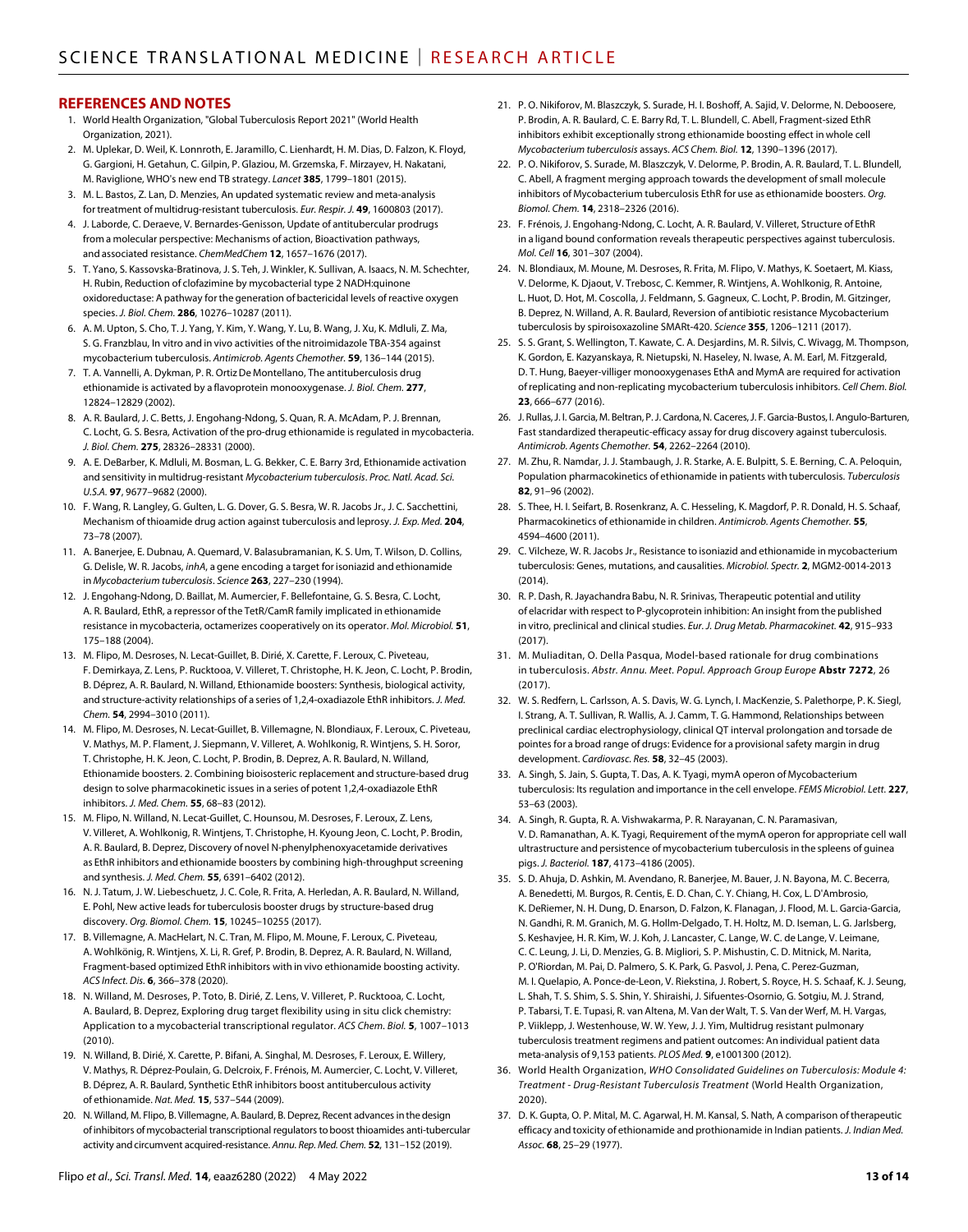- 38. E. Tala, K. Tevola, Side effects and toxicity of ethionamide and prothionamide. *Ann. Clin. Res.* **1**, 32–35 (1969).
- 39. P. Kumar, D. Kumar, A. Parikh, D. Rananaware, M. Gupta, Y. Singh, V. K. Nandicoori, The Mycobacterium tuberculosis protein kinase K modulates activation of transcription from the promoter of mycobacterial monooxygenase operon through phosphorylation of the transcriptional regulator VirS. *J. Biol. Chem.* **284**, 11090–11099 (2009).
- 40. A. G. Tsolaki, A. E. Hirsh, K. DeRiemer, J. A. Enciso, M. Z. Wong, M. Hannan, Y. O. G. de la Salmoniere, K. Aman, M. Kato-Maeda, P. M. Small, Functional and evolutionary genomics of Mycobacterium tuberculosis: Insights from genomic deletions in 100 strains. *Proc. Natl. Acad. Sci. U.S.A.* **101**, 4865–4870 (2004).
- 41. P. R. Donald, Cerebrospinal fluid concentrations of antituberculosis agents in adults and children. *Tuberculosis* **90**, 279–292 (2010).
- 42. V. Delorme, O. R. Song, A. Baulard, P. Brodin, Testing chemical and genetic Modulators in Mycobacterium tuberculosis infected cells using phenotypic assays. *Methods Mol. Biol.* **1285**, 387–411 (2015).
- 43. C. S. Hughes, S. Foehr, D. A. Garfield, E. E. Furlong, L. M. Steinmetz, J. Krijgsveld, Ultrasensitive proteome analysis using paramagnetic bead technology. *Mol. Syst. Biol.* **10**, 757 (2014).
- 44. S. Moggridge, P. H. Sorensen, G. B. Morin, C. S. Hughes, Extending the compatibility of the SP3 paramagnetic bead processing approach for proteomics. *J. Proteome Res.* **17**, 1730–1740 (2018).
- 45. B. N. Ames, J. McCann, E. Yamasaki, Methods for detecting carcinogens and mutagens with the Salmonella/mammalian-microsome mutagenicity test. *Mutat. Res.* **31**, 347–363  $(1975)$
- 46. D. Clive, K. O.Johnson, J. F. Spector, A. G. Batson, M. M. Brown, Validation and characterization of the L5178Y/TK+/− mouse lymphoma mutagen assay system. *Mutat. Res.* **59**, 61–108 (1979).
- 47. R. R. Shah, Drug-induced QT interval shortening: Potential harbinger of proarrhythmia and regulatory perspectives. *Br. J. Pharmacol.* **159**, 58–69 (2010).
- 48. N. Durmuller, R. D. Porsolt, R. Scherschlicht, Vigilance-controlled quantified EEG in safety pharmacology. *Curr. Protoc. Pharmacol.* **11**, 10.16.11–10.16.27 (2001).
- 49. M. Martinez-Hoyos, E. Perez-Herran, G. Gulten, L. Encinas, D. Alvarez-Gomez, E. Alvarez, S. Ferrer-Bazaga, A. G.-Perez, F. Ortega, I. A.-Barturen, J. Rullas-Trincado, D. B. Ruano, P. Torres, P. Castaneda, S. Huss, R. F. Menendez, S. G. Del Valle, L. Ballell, D. Barros, S. Modha, N. Dhar, F. S.-Gelo, J. D. McKinney, J. F. G.-Bustos, J. L. Lavandera, J. C. Sacchettini, M. S. Jimenez, N. Martin-Casabona, J. Castro-Pichel, A. Mendoza-Losana, Antitubercular drugs for an old target: GSK693 as a promising InhA direct inhibitor. *EBioMedicine* **8**, 291–301 (2016).
- 50. S. Singh, N. Goswami, A. K. Tyagi, G. Khare, Unraveling the role of the transcriptional regulator VirS in low pH–induced responses of Mycobacterium tuberculosis and identification of VirS inhibitors. *J. Biol. Chem.* **294**, 10055–10075 (2019).
- 51. S. Schlatter, M. Rimann, J. Kelm, M. Fussenegger, SAMY, a novel mammalian reporter gene derived from Bacillus stearothermophilus alpha-amylase. *Gene* **282**, 19–31 (2002).
- 52. T. Werner, I. Becher, G. Sweetman, C. Doce, M. M. Savitski, M. Bantscheff, High-resolution enabled TMT 8-plexing. *Anal. Chem.* **84**, 7188–7194 (2012).
- 53. T. Werner, G. Sweetman, M. F. Savitski, T. Mathieson, M. Bantscheff, M. M. Savitski, Ion coalescence of neutron encoded TMT 10-plex reporter ions. *Anal. Chem.* **86**, 3594–3601 (2014).
- 54. The MathWorks Inc., MATLAB and SimBiology Toolbox Release 2018b.
- 55. C. A. Lipinski, F. Lombardo, B. W. Dominy, P. J. Feeney, Experimental and computational approaches to estimate solubility and permeability in drug discovery and development settings. *Adv. Drug Deliv. Rev.* **46**, 3–26 (2001).

**Acknowledgments:** We thank D. Hung (Broad Institute) for transposon mutants Rv3854c::Tn and Rv3083::Tn and clone 3RM4. We also thank F. J. Gamo, N. Cammack, A. Tartar, M. Turner, F. J. Gamo, and C. Locht for their scientific input or support, as well as R. Frères for the gift of Kleptose HP. We thank ARIADNE-criblage (UMS2014-UAR2014-PLBS) and ARIADNE-ADME (French national infrastructure ChemBioFrance) for providing access to their facilities and procedures. **Funding:** This work was supported by l'Agence Nationale de la Recherche (ANR), France (Tea-4-Two/ANR-14-CE14-0027-01 and Equipex Imaginex BioMed/ANR-10-EQPX-04-01 to A.R.B. and N.W.), EU grants ERC-STG INTRACELL-TB n° 260901 and the Feder (12001407 (D-AL) to P.B. and V.D., SATT-Nord (TB-Boost project) to A.R.B. and N.W., and INSERM, Université de Lille, Institut Pasteur de Lille, CNRS, Région Hauts-de-France to M.F., R.F., M. Bourotte, F.L. C.P., R.A., P.B., V.D., K.D., S.S., B.D., N.W., and A.R.B. This work was also funded by Bioversys and GlaxoSmithKline. R.W. is a Research Associate with the Belgian National Funds for Scientific Research (FRS-FNRS). This work was also funded by Bioversys, the Wellcome Trust and GlaxoSmithKline. **Author contributions:** M.F. designed the arylpiperidine series and SMARt751. R.F. performed molecular biology experiments and axenic MIC. M. Bourotte performed synthesis of compounds and analyzed data. M.S.M.-M. designed DMPK experiments and performed human PK estimation. M. Boesche performed mass spectrometry. G.W.B. designed DMPK experiments. G. Derimanov contributed to the design of toxicology experiments. G. Drewes and S.G.-D. designed mass spectrometry experiments and analyzed data. P.G. performed PD modeling. S.G. and E.J. designed safety experiments. J.d.M. performed DMPK analysis. E.P.-H. designed and performed in vitro experiments. E.P.-D.F. contributed to the design of in vitro experiments and data analysis. J.R. designed in vivo experiments. P.C. performed statistics on data from in vivo experiments. F.L. designed eADME experiments and analyzed data. C.P. performed LC-MS and eADME experiments. M.K. performed in vivo experiments in the chronic TB mouse model and analyzed data. V. Mathys performed in vitro evaluation of the compounds and in vivo experiments. K.S. performed in vitro experiments on clinical isolates. V. Megalizzi performed thermal shift assays on VirS. A.T. purified VirS. R.W. designed TSA experiments on VirS and analyzed data. R.A. designed and analyzed transcriptomics data. V.D. performed axenic MIC experiments with H37Rv-GFP, and P.B. analyzed these data. M.M. performed molecular biology experiments. K.D. and S.S. performed transcriptomic experiments and analyzed data. C.K. performed mammalian assay experiments. A.M.-L., M.G., L.B., S.L., B.D., D.B.A., M.J.R., N.W., and A.R.B. performed data analysis and led all studies. A.R.B. drafted the manuscript, and M.F., R.F., M.S.M.-M., G.W.B., G. Derimanov, G. Drewes, P.G., S.G.-D., S.G., J.R., R.W., B.D., M.J.R., and N.W. contributed to the writing of the manuscript. **Competing interests:** M. Boesche, M.G., S.L., and C.K. are Bioversys employees. C.K., S.L., and M.G. own shares of Bioversys. N.W., B.D., A.R.B., P.B., and M.F. are listed as co-inventors on patent no. FR3000065A1 (WO2014096378) entitled "Bicyclic compounds having an activity potentiating the activity of an antibiotic active against mycobacteriacomposition and pharmaceutical product comprising such compounds." A.R.B. and N.W. are consultants for Bioversys. B.D. is paid as scientific co-director of Institut Pasteur de Lille. The other authors declare that they have no competing interests. **Data and materials availability:** All data associated with this study are present in the paper or the Supplementary Materials. SMARt compounds and *M. tuberculosis* clones listed in this manuscript are available from A. Baulard or N. Willand under a materials transfer agreement with Institut Pasteur de Lille. The *M. tuberculosis* clinical isolates described in table S1 are available from V. Mathys under a materials transfer agreement with Sciensano.

Submitted 25 September 2019 Resubmitted 12 April 2021 Accepted 4 October 2021 Published 4 May 2022 10.1126/scitranslmed.aaz6280